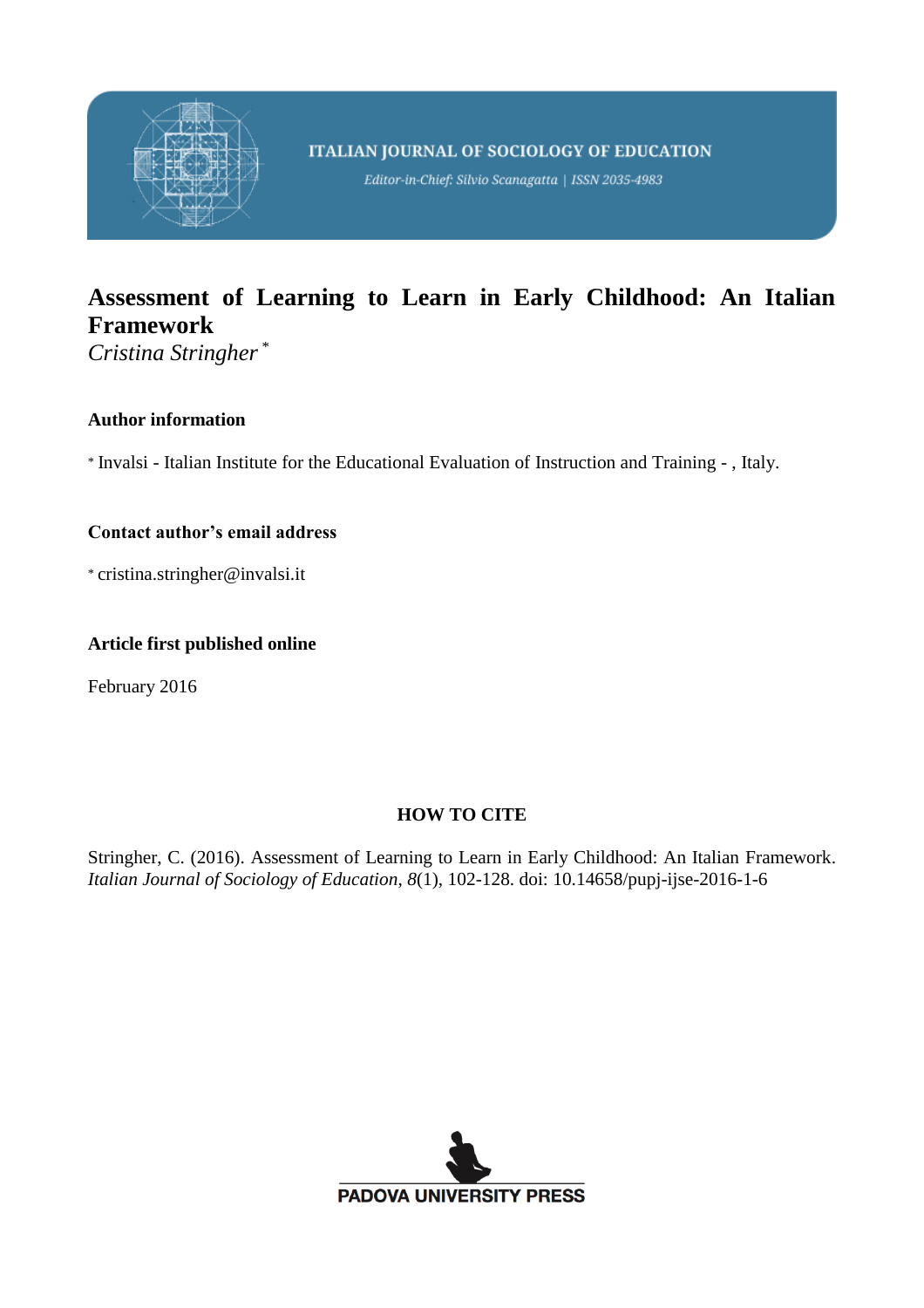# **Assessment of Learning to Learn in Early Childhood: An Italian Framework**

\_\_\_\_\_\_\_\_\_\_\_\_\_\_\_\_\_\_\_\_\_\_\_\_\_\_\_\_\_\_\_\_\_\_\_\_\_\_

*Cristina Stringher* \*

*Abstract*: Internationally, the importance of non-cognitive competencies determining success in life is widely recognized (Blair, 2002; Heckman, 2008; OECD ESP, 2015). Among long-term outcomes correlated with such competencies, researchers include the capacity of individuals to participate in society and in the labor market; lower crime rates and involvement in healthimpairing activities (Heckman, 2008). Learning to learn could play a connecting role between cognitive and non-cognitive competencies (Shonkoff & Phillips, 2000). Listed among the eight European key competencies (EU Communities, 2006), this is a complex concept which has recently re-attracted the interest of researchers worldwide (Deakin Crick et al., 2014; Stipek, 2012). This paper analyses the notion of learning to learn (Stringher, 2014) for the development of an assessment battery providing teachers with essential information on the current state of learning competence in preschool children. This assessment serves formative purposes and represents a basis for interventions geared at children's optimal development, in coherence with national curricular guidelines (MIUR, 2012) and with the recent European Quality Framework for ECEC (EU Commission, 2014). The paper addresses the theoretical basis of tool development, areas of assessment and relevant rationale behind these choices. A roadmap for the empirical phase of the validation study is also sketched.

*Keywords*: learning to learn, non cognitive competencies, early childhood, assessment \_\_\_\_\_\_\_\_\_\_\_\_\_\_\_\_\_\_\_\_\_\_\_\_\_\_\_\_\_\_\_\_\_\_\_\_\_\_

ITALIAN JOURNAL OF SOCIOLOGY OF EDUCATION, 8 (1), 2016

 $\overline{\phantom{a}}$ 

<sup>\*</sup> Invalsi - Italian Institute for the Educational Evaluation of Instruction and Training - , Italy. E-mail: cristina.stringher@invalsi.it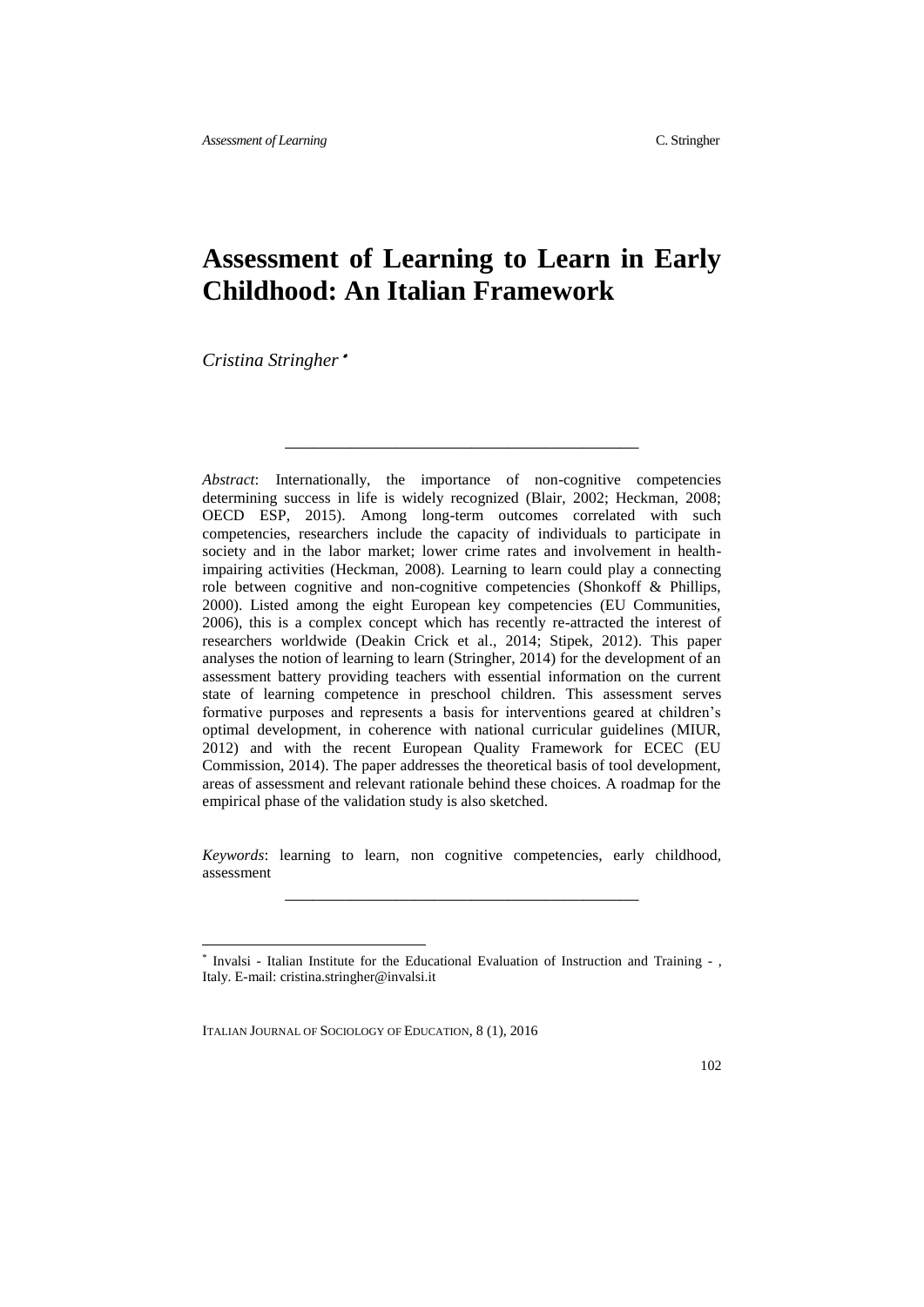#### **Introduction**

Scope of this paper is an analysis of the notion of Learning to learn (Deakin Crick et al., 2014; Demetriou, 2014; Hautamäki et al., 2002; Hautamäki & Kupiainen, 2014; Rao et al., 2014; Stringher, 2014) as a connecting concept between cognitive and non-cognitive competencies in early childhood (Shonkoff & Phillips, 2000; Stipek, 2012). The result is a theoretical framework supporting the development of an assessment battery providing preschool teachers with essential information on the current state of learning competence in a cohort of children. This assessment serves a formative purpose and represents a basis for subsequent interventions geared at the empowerment of children for optimal development, in coherence with Italian curricular guidelines (MIUR, 2012) and with the recent European Quality Framework for Early Childhood Education and Care (ECEC, EU Commission, 2014). Rationale behind this framework is the importance of nurturing children's learning capabilities early on, with two main purposes: to contrast initial socio-cultural disadvantage; to prevent students' disengagement and drop-out in their progression through the education system.

The task undertaken here is not an easy one: definitions of learning to learn are abundant in the literature and, when used in early childhood education, the concept is often referred to in many different ways, like for example: approaches to learning, learning potential, learning how to learn, executive functions. The need to disentangle this concept from related competencies and to establish its core components is thus stringent.

Children are born with an innate desire to learn: at birth they are already equipped and "ready" to learn (Bingham & Whitebred, 2012; Deci & Ryan, 2000; Montessori, 1999, 2000; Shonkoff & Phillips, 2000). Throughout life, their capacity to learn is gradually developed socially (Stringher, 2014), shaped by the experiences and learning situations which children are exposed to. This capacity is progressively turned into learning capability, fundamental in anyone's life success (Alberici & Di Rienzo, 2014). Yet, environmental circumstances may thwart children's learning potential. Learning potential, which I define as the antecedent of learning to learn in early childhood (i.e., Developmental Learning to learn capacity or Approaches to Learning), has its roots in human psychological needs for competence, autonomy and relatedness (Deci & Ryan, 2002; Janus et al.,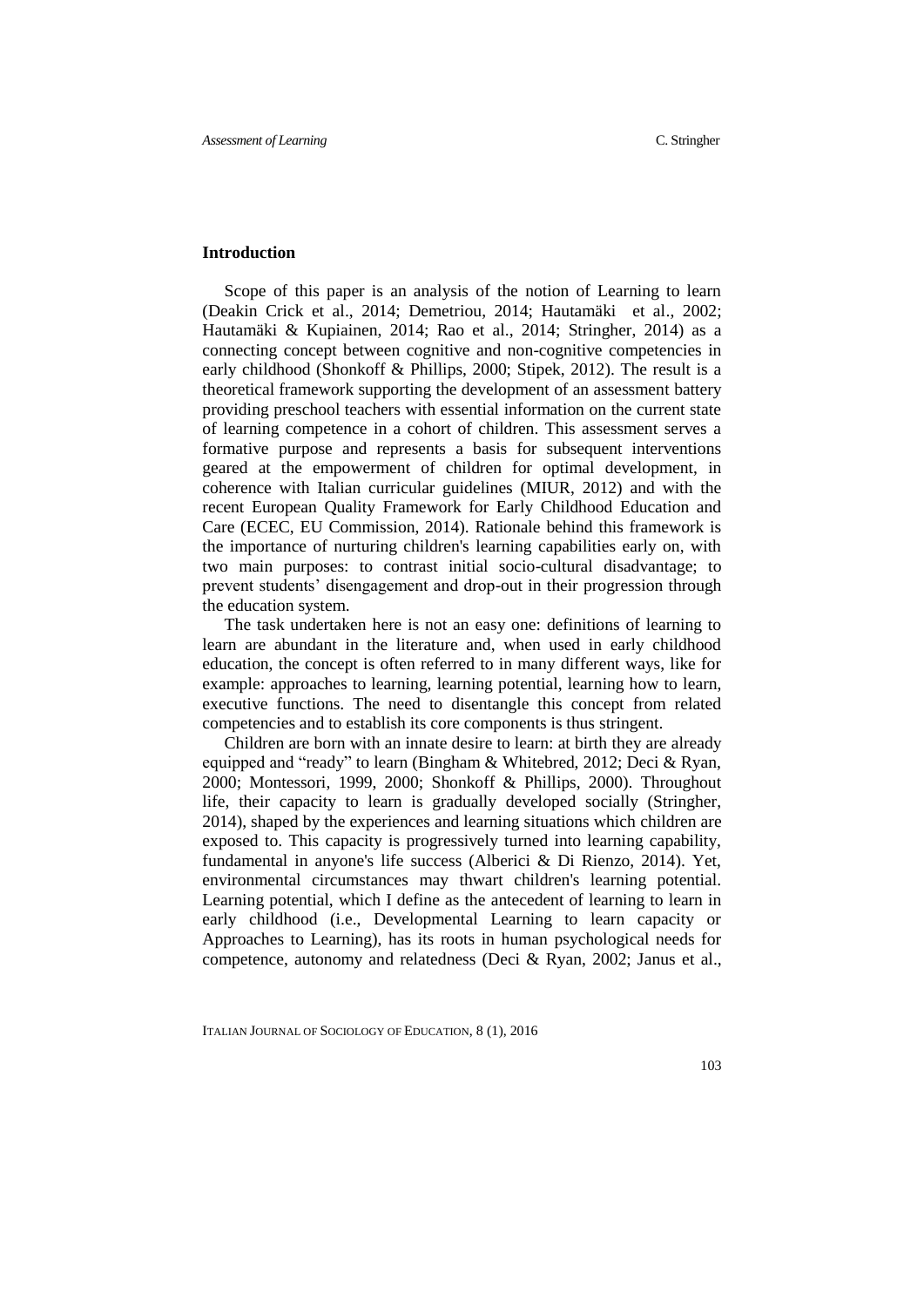2007; Stringher, 2014). When children's basic needs are not nurtured in their Home Learning Environment (HLE) and in Early Childhood Education and Care (ECEC) or other settings, children's learning potential cannot be fully developed and later gaps in scholastic achievement can be accrued: children's readiness to benefit from formal schooling is impaired early in their career and thus they may accumulate difficulties later in life, such as dropping-out of school and harder socio-cultural and economic conditions.

Children access first grade with varying degrees of competencies, key in their transition to formal education (Anders, 2015). Hair and colleagues (2006) estimated that between 35 and 45% of U.S. children are not ready for school. Children's approaches to learning have been defined as perhaps the most important yet neglected among readiness competencies, a fundamental domain of capabilities supporting other types of learning (Center on the Developing Child at Harvard University, 2011; Kagan et al., 1995; UNESCO, 2013a , 2013b, 2014). In Italy, surveys on literacy and numeracy demonstrate profound inequalities in the performance of Southern disadvantaged youth compared to national average (INVALSI, 2012; 2013), thus disparities are believed to develop before a child starts school. If education is to reduce such gaps, teachers' awareness of children's difficulties is the first step for adequate interventions. This is why child outcomes at the end of preschool and baseline assessment in the transition to primary school are so important. This is also why learning to learn should be prominent in such assessments, in spite of the difficulties connected with any measurement attempt of this complex construct: success in life is built very early, learning to learn seems of paramount importance to nurture especially during the early years, yet the measurement of early antecedents of learning to learn with a comprehensive and coherent set of tools is generally neglected and only a few aspects of this notion are tested in preschools.

Internationally, the importance of non-cognitive competencies among the determinants of success in life is widely recognized (OECD, ESP, 2015), hence the need to nurture them from early childhood. Among positive long-term outcomes of such competencies, researchers include the capacity of individuals to participate in society and in the labor market; lower crime rates and less involvement in activities impairing health (Heckman 2008; 2013) and this is especially true for individuals coming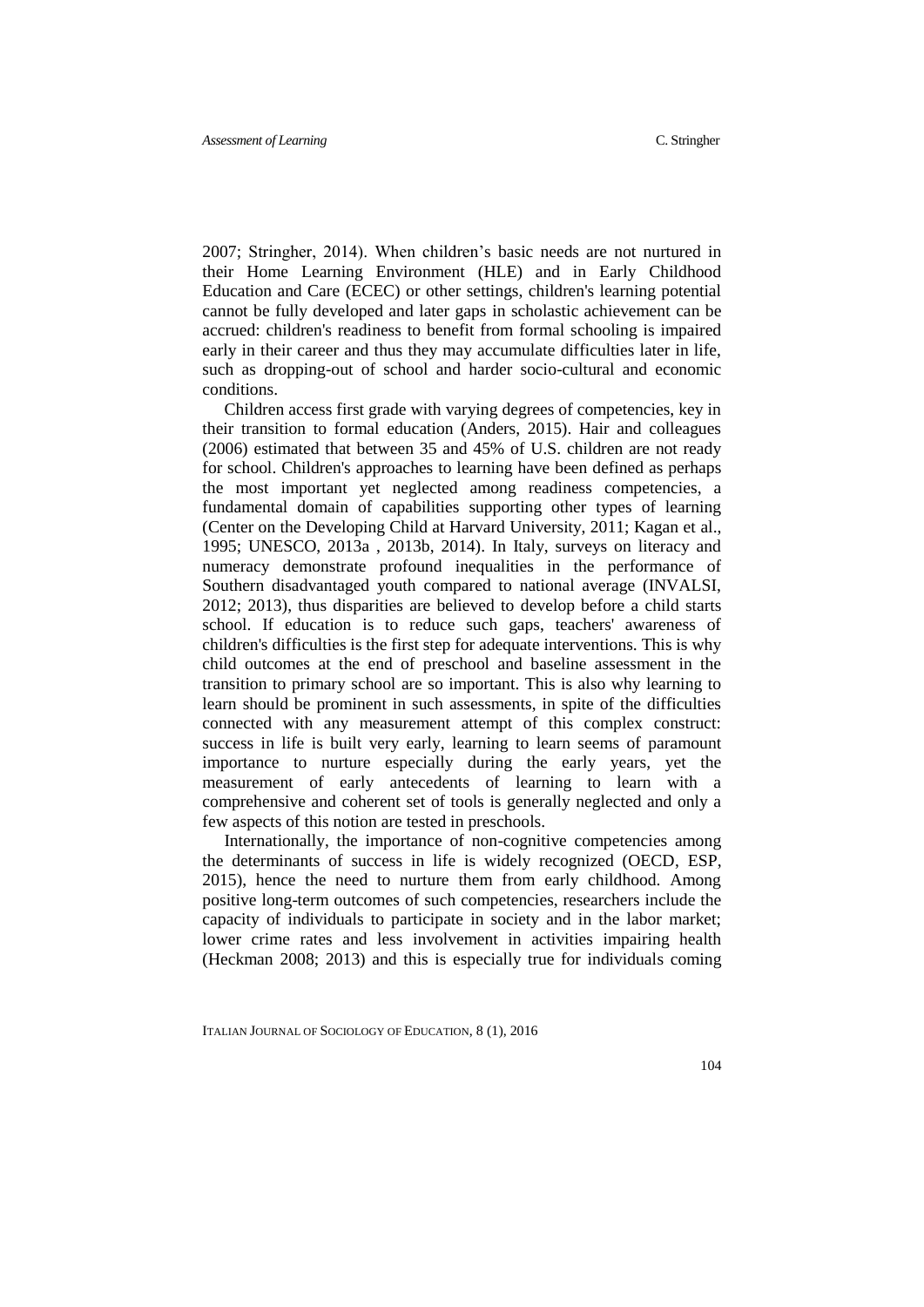from disadvantaged backgrounds (World Bank, 2011; Heckman, 2013; European Commission, 2011; EC, EACEA, Eurydice, Eurostat, 2014). However, wide debate exists worldwide on the concepts to be measured and especially on the definition of their components.

What is Developmental Learning to Learn? What is the relation between non-cognitive and cognitive competencies with Learning to learn development? How can we measure Learning to learn development in preschool children? This article seeks to address these three questions with the following argumentation.

In the first paragraph, the notion of learning to learn is introduced, defined and discussed with its lifetime functions. Its role as a connecting competence between cognitive and non-cognitive ones is also supported, and a working model on how Learning to learn unfolds is presented.

In paragraph two, developmental antecedents of this notion are traced in the relevant literature along with their components. Links to the European framework on Key Competencies and on Quality in ECEC and to Italian curricular guidelines are provided. The synthesis of this paragraph is a set of components of Learning Potential that could form the basis for the development of the measurement toolkit for use in Italian preschools.

Given the complexity examined, the third paragraph will introduce potential methods to measure the notion in preschool children, starting from a review of current testing options. One of these methods, a check list for teachers and parents, will be introduced and discussed.

Conclusions include potential assessment strategies further guiding tool development.

### **Learning to learn and its conceptual space between cognitive and non cognitive competencies**

Broadly speaking, cognitive competencies are those connected with intelligence and the acquisition of knowledge (i.e., verbal, reasoning, logical and visuo-spatial abilities, processing speed) and are generally indexed by students' results in competence tests in mother tongue, maths and problem-solving (Demetriou, 2014; OECD ESP, 2015). Cognitive competencies, in the traditional path stemming from Piagetian theory, are acquired progressively at certain stages of development.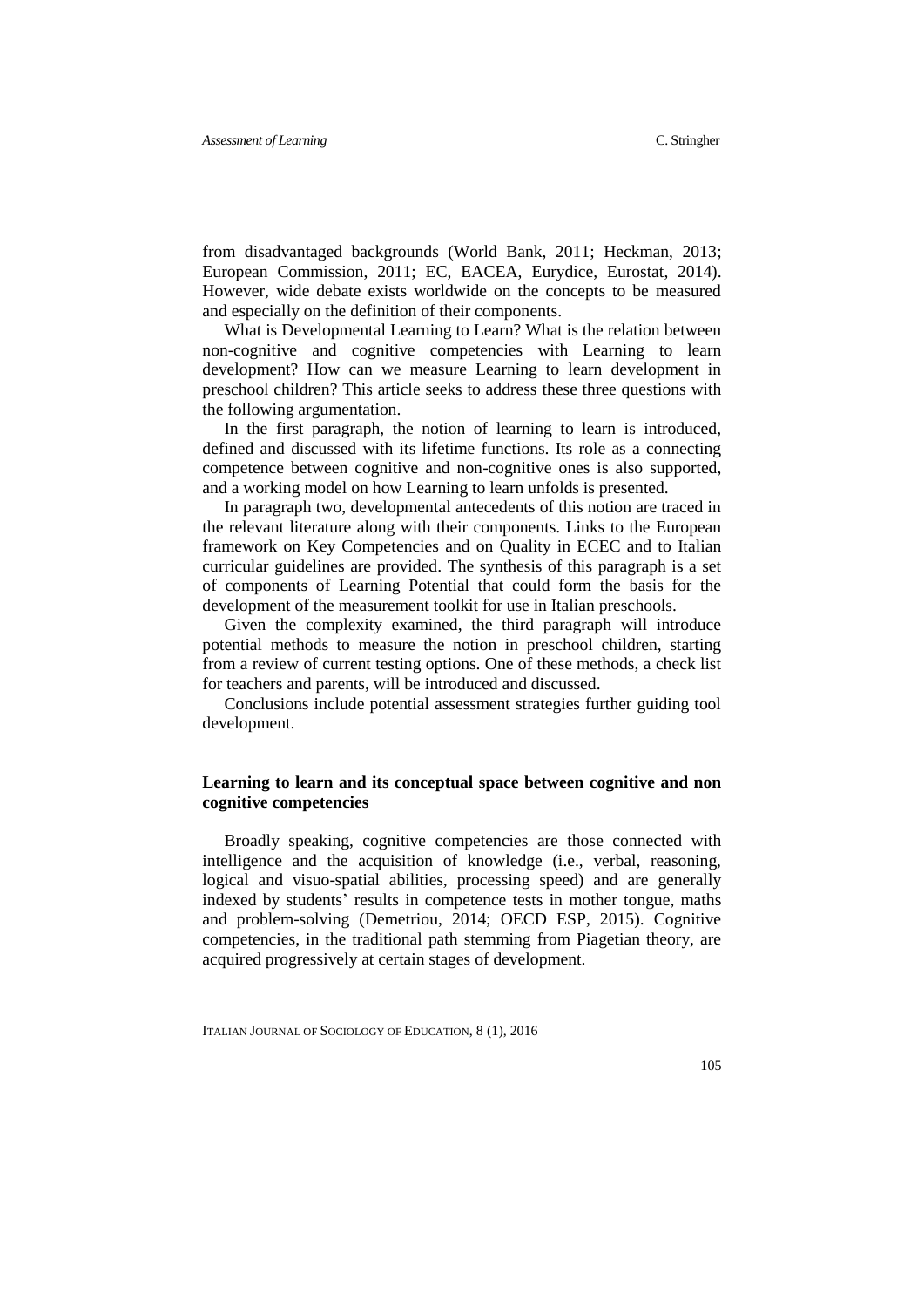Non-cognitive competencies are a broad family of skills involved in social interactions, goal-directed behavior and managing emotions (OECD ESP, 2015; Blair, 2002). They include motivation, engagement, effort and emotion self-regulation, the ability to tolerate frustration and to get along well with peers, to name but a few components. In the Vygotskijan tradition, the markedly social origin of both cognitive and non-cognitive competencies is emphasized, together with scaffolding strategies for their development.

Cognitive and non-cognitive competencies are clearly different constructs contributing to the development of balanced personalities, they moderately correlate and measures of their components show that they are distinct yet interrelated. Blair (2002) maintains that emotional development in early childhood can influence the development of certain areas connected with cognition in the brain. This is because children's brain structures associated with emotions are more developed than those associated with cognition.

The link between the two sets of competencies lies in the development of higher-order self-regulation of emotions and cognition, in metarepresentation and metacognition, and in what many authors term as executive function (EF). Relatively wide consensus exists on the ientification of components of this latter notion, however defined: EF comprises working memory, attention, action monitoring and inhibitory control (Zelazo, 2003; Carlson, 2009; Rao et al., 2014).

Shonkoff & Phillips sustain that "the growth of self-regulation is a cornerstone of early childhood development that cuts across all domains of behavior" (Shonkoff & Phillips, 2000, p. 3).

Twelve years later, in the update of From Neurons to Neighborhoods, Stipek confirms that executive functions (EFs) are important for social skills as well as learning and that EFs include both cognitive and emotional skills and attributes. (Stipek, 2012, pp. 21-22). Blair (2002, p. 299) maintains that self-regulated learning has its foundation in metacognitive abilities, also referred to as self-regulation abilities or executive function (EF). EF includes memory, attention and inhibitory control and it develops along with the prefrontal cortex, approximately from the age of three up to children's school starting age. Only moderately correlated with intelligence, EF (for some authors Learning to learn) seems to be a standalone function of the brain affecting intelligence and scholastic adaptation,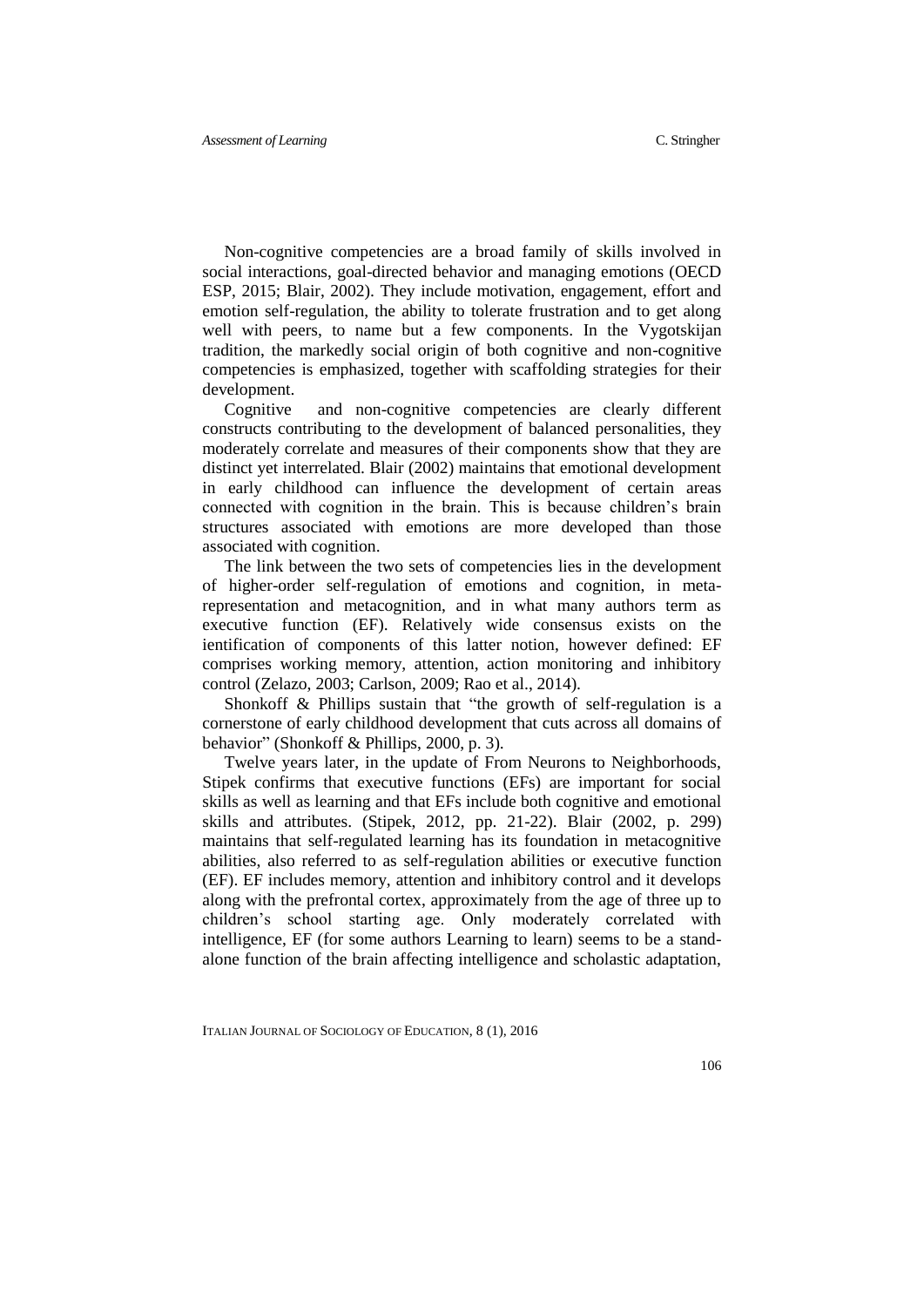and adaptation to societal demands later on. EF in this contribution is seen as a central yet not the sole component of the notion of Learning to learn.

Listed among the eight European key competencies (EU Communities, 2006), Learning to learn is a complex concept which has recently reattracted the interest of researchers worldwide (Deakin Crick et al., 2014). In that volume, I proposed a working model of Learning to learn in adults (Stringher, 2014). Within that model, a broad Learning to learn definition could be the connecting ring between cognitive and non-cognitive competencies, with a special attention to its developmental aspects: "Executive process of control of learning, conceivable as a disposition to engage deeply in learning, which bestows individuals with increasingly higher command over modes, time and spaces of their own learning. Such a process evolves in a developmental and lifelong trajectory, with the ultimate goal of making sense of reality". (Stringher, 2014, p. 22).

In this definition, Learning to learn is conceived of as an executive function managing learning and orchestrating individual resources (its components) for learning and reflection upon learning in a constant search for meaning. In the same text I also refer to both individual level components (cognitive, affective-motivational and metacognitive components combined) and to the social-cultural and temporal dimension of learning and of learning to learn, since this process does not happen in a vacuum and it is widely influenced by the bio-ecology of variables within a given system (Bronfenbrenner & Morris, 2007). In addition, I propose a working model of how Learning to learn is triggered by biological intrinsic needs (Deci & Ryan, 2002) and environmental demands. Furthermore, I clarify the difference between learning products attained during learning (knowledge of facts and skills acquisition), the learning knowledge with a repertoire of strategies one can develop through reflection and metacognition on own learning actions and products, and the growing complexity of social Learning to learn between individuals and in groups, in a lifelong trajectory and within several life-wide contexts. Learning to learn is thus both a process and a method for enhancing learning and a product of higher-order learning when it produces knowledge upon one's own learning.

Concerning Learning to learn components, the list is very long and possibly not univocal, yet it constitutes the most comprehensive I have came across until now: I have counted 46 macro-components or factors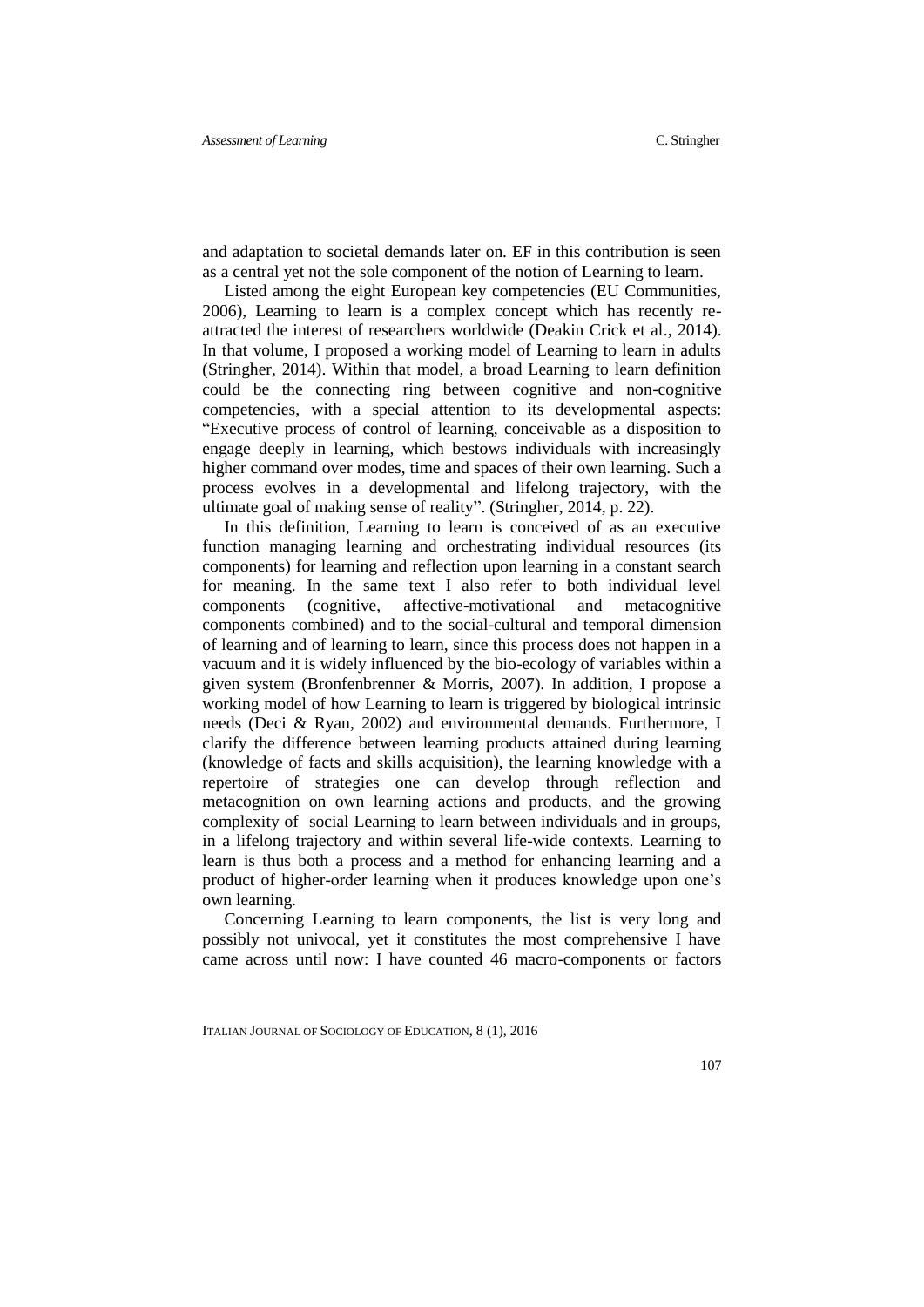grouped into two domains: the personal and the social, each with its own dimensions. In the social domain I include a quite complex competence such as understanding the learning environment (with its often implicit rules), together with social values, interpersonal relations, learning with peers and in groups, perception of support from significant others and broader environmental resources for learning. In the personal domain I include inherited assets (such as intelligence, aptitudes and the innate desire to learn); the cognitive dimension (including knowledge and the 3 Rs, learning goals and styles, problem-solving and practical thinking among others); the metacognitive dimension (comprising knowledge upon own learning, control strategies, self-appraisal and self-awareness); the affective-motivational dimension (with key components such as learning motivation, perseverant effort, attitudes towards learning, affective selfmanagement as a learner; personal beliefs); the dispositional dimension (where meaning making is central, together with curiosity, creativity and resilience in learning). The proactive dimension (of learners acting/interacting upon and with their own learning) and the developmental dimension (connected with learners' time, age and stages of development) are transversal to the personal and social domains.

Learning to learn thus seems to have a core nucleus in its biological determinants (neural maturation and differentiation besides physiological needs according to Maslow's theory), together with its psychological determinants (basic psychological needs according to Deci and Ryan) and its social determinants (values and beliefs in particular). These determinants have in common the key element of the innate desire to learn typical of the human species, which enables individuals to confer meaning to reality and to adapt to the environment. Yet, Learning to learn is not just learning<sup>1</sup>, but learning of higher order, thus it needs also self-evaluation, self-reflection and self-regulation to be fully developed. It is useful to annotate what Learning to learn is not: not only metacognition, but also affective, and biological dimensions contribute to it; not just school-related skills, but also lifelong and lifewide learning skills; not just study strategies, learning strategies or cognitive styles (in the cognitive dimension); not only Self-Regulated Learning (SRL), but also social aspects of learning are involved; not just cognitive problem-solving, but a

ITALIAN JOURNAL OF SOCIOLOGY OF EDUCATION, 8 (1), 2016

 $\overline{\phantom{a}}$ 

<sup>&</sup>lt;sup>1</sup> Confusion still remains between learning and Learning to learn also in the terminology found in scientific literature.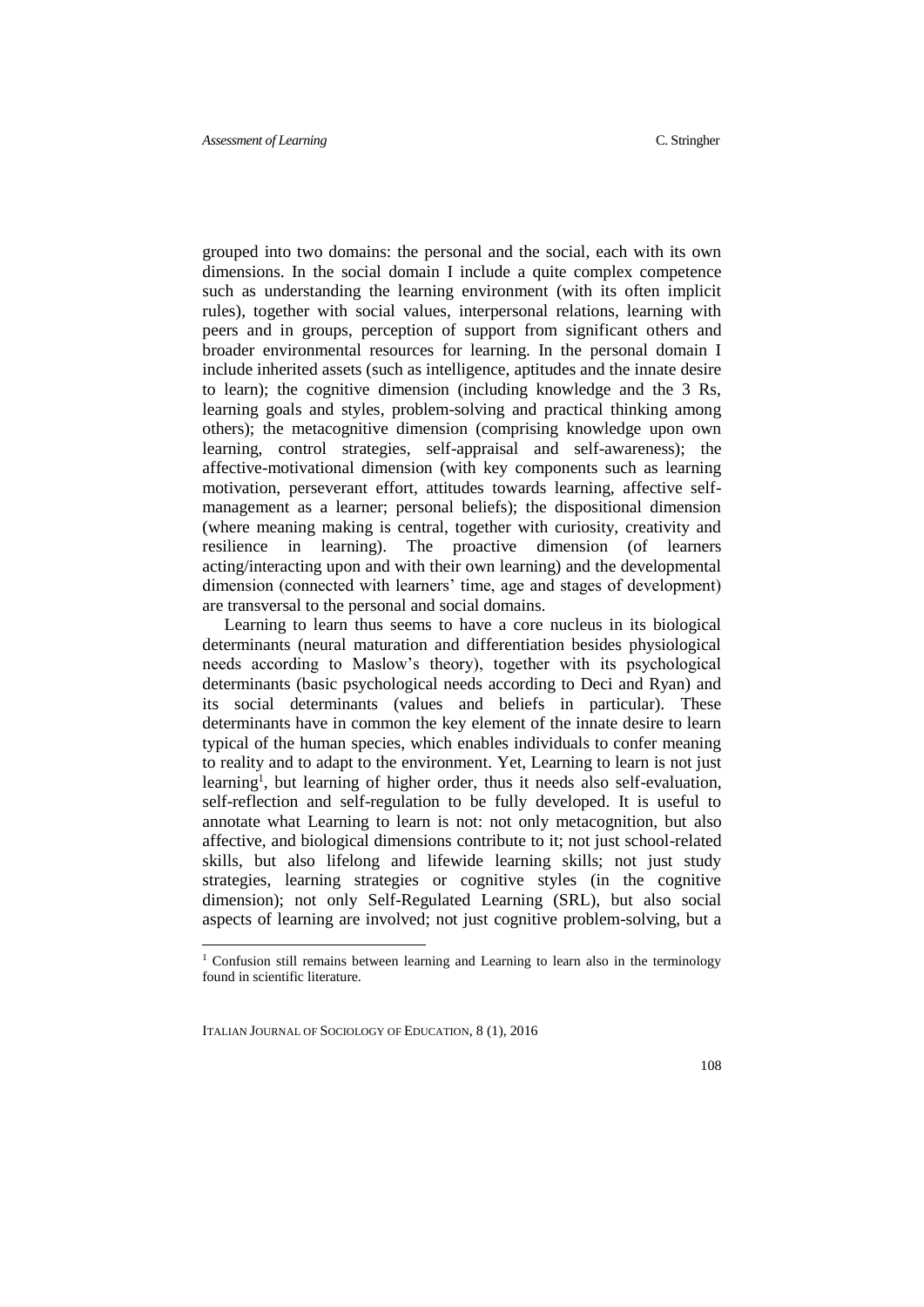reflective methodology useful to evaluate solutions also in affectivemotivational and experiential learning domains (Stringher, 2014, p. 24).

The two main functions of Learning to learn are: learners' improvement/empowerment, autonomy, adaptability (a guide of concrete learning, an optimization and regulation of learning processes; youth development; adaptation to working and domestic life up to the creation of a balanced personality; search and development of (self-) meaning); social functioning and well-being of cooperative individuals and society at large. Hence, its importance for youth development, for the development of "a nation of good learners" in Hautamäki's and colleagues' terms (2002), or for the development of what Montessori referred to as a nation of better humans, of observers and researchers needed for a rapidly changing world (Montessori, 1948/1999, pp. 33, 43).

If this is the end-state of adult Learning to learn, its development in early childhood has to do with the building blocks of such a complex brain function. This is what I will attempt to describe in the following paragraph.

#### **Developmental Learning to learn constituents**

According to the previously presented model of Learning to learn functioning in adults, the process is triggered by the innate desire to learn. Newly-born children possess an innate desire to learn, which is functional to their development. In this sense, they are already equipped and "ready" to learn (Bingham & Whitebred, 2012; Deci & Ryan, 2000; Montessori, 1999, 2000), although they not ready for Learning to learn yet like I will explain later in this paragraph. In addition to the desire to learn and to biological needs for nutrition and care, children manifest basic psychological needs for autonomy, relatedness and competence (Deci & Ryan, 2002; Janus et al., 2007). Such basic needs are also confronting children with their contexts, tuning them with their environment (Demetriou, 2014). The core drivers of learning to learn from early childhood onward are thus biological and intrinsic needs together with environmental demands. These drivers activate socio-affective, motivational, cognitive and mental assets contributing to learning actions of the individual in search for meaning (Stringher, 2014) and for patterns of occurrence in the phenomena of their surrounding world. At birth, however,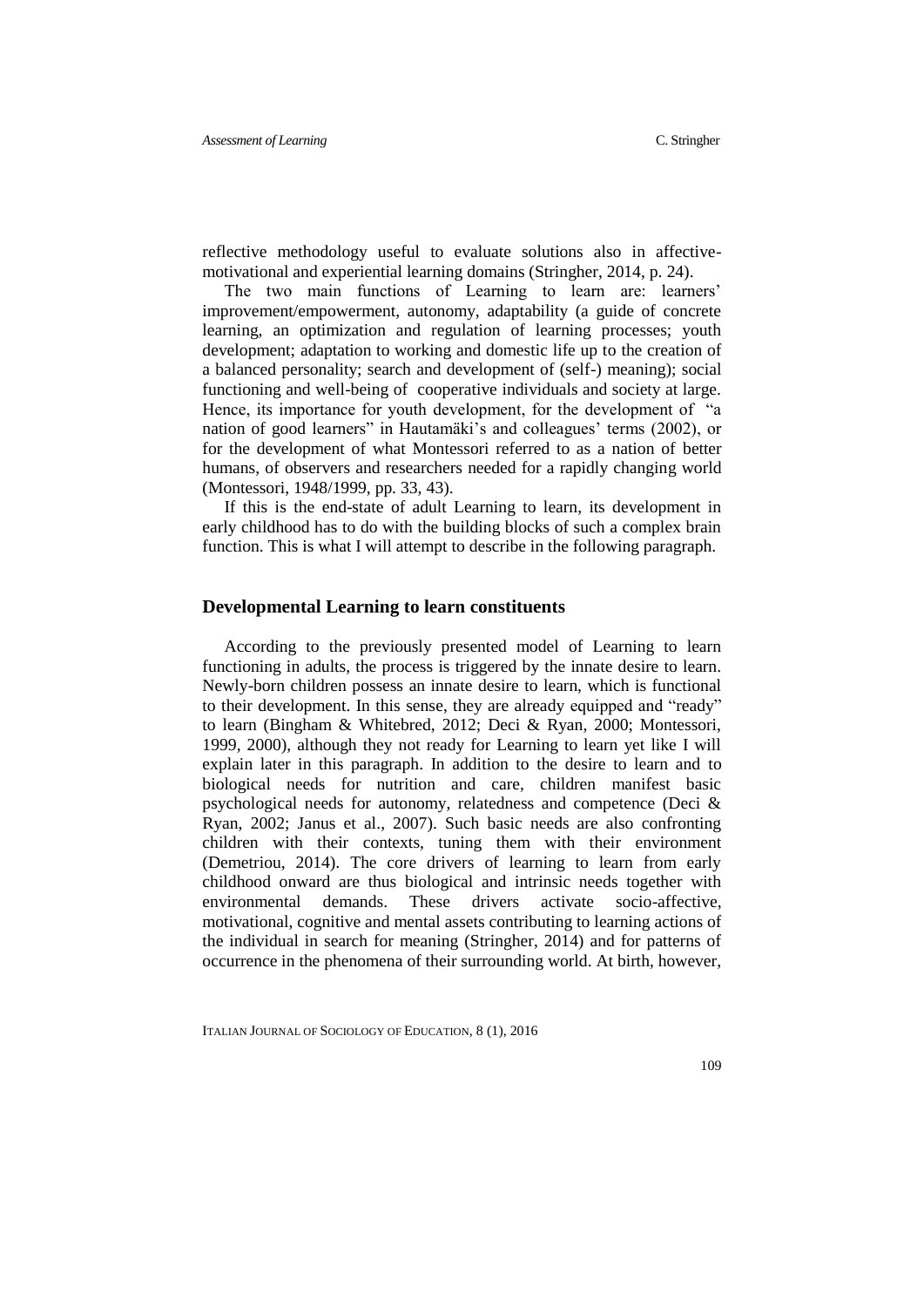brain architectures do not seem fully developed to enable conscious awareness and executive control of these functions: especially the prefrontal cortex dedicated to higher order processing is evolving from birth (Center on the Developing Child at Harvard University, 2011). According to Montessori, children start reflecting very early on their learning activities by detecting similarities, differences and patterns in the objects they observe or manipulate: Demetriou (2014) maintains that inductive inference based upon perceptual similarity is probably present at birth. Parallel with cognitive and EF development, children expand their social world with their own Theory of Mind and start reflecting on other's thoughts and feelings and on their own at as early as three years of age (Saracho, 2014). They develop an understanding that people act on the basis of their mental states and those inferred in others, such as beliefs, desires, emotions and intentions. In this way children's developmental Learning to learn (also referred to as Approaches to learning in this context) seems to develop quite rapidly during the early years and is inextricably dependent from children's environmental stimuli, offered primarily within their home and in ECEC settings. The period between 3 to 5 years of age seems crucial in this evolution.

Developmental learning to learn at this stage can also be termed learning potential, since not all Learning to learn components are present and developed (such as language or the 3Rs of Reading, wRiting and aRithmetic). Such development is a function of neural differentiation and interconnections (Center on the Developing Child at Harvard University, 2011). Maturation levels of neural networks dedicated to task switching, for instance, may limit young children's full functioning in these tasks (Huizinga & Van der Molen, 2011). How all its building blocks evolve into full Learning to learn competence is largely unknown: studies in the developmental research perspective have generally followed a few of those considered key, such as the basics of Executive Function (working memory, attention, inhibitory control, flexibility), but not all Learning to learn components and not all the stages which could be hypothesized. EF is in itself a concept with multiple acceptations: from an orientation to the achievement of specific goals (Blaye & Chevalier, 2011), up to the orchestration of several types of executive functions (Center on the Developing Child at Harvard University, 2011). At as early as 3 years of age, EF is thought to emerge as a unitary domain-general construct (Wiebe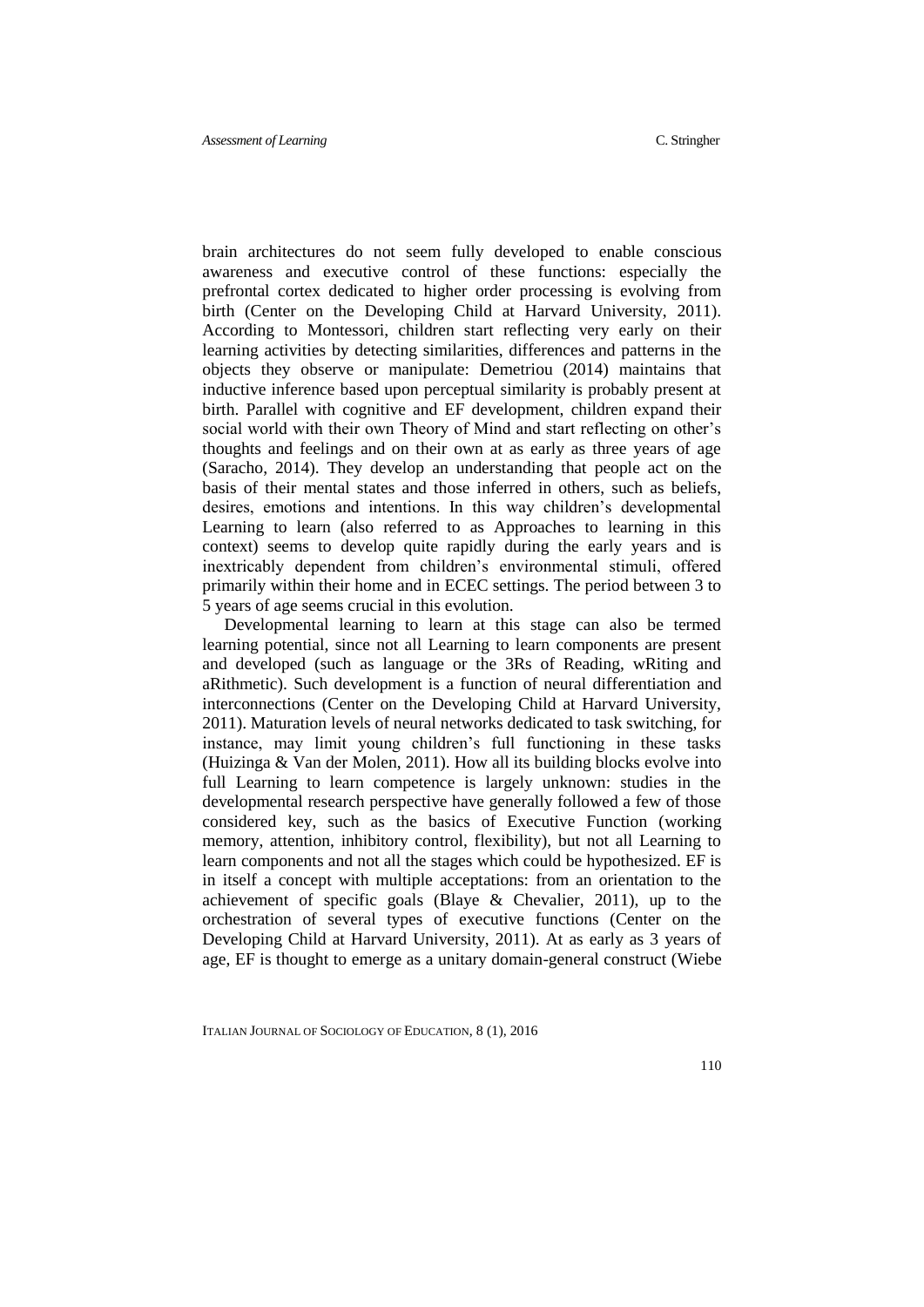et al., 2011), while it becomes more focal and domain-specific at later stages (McAuley and White, 2011). Other components of EF such as goal representation and sustained attention, seem to also increase their predictive power on EF tasks performance with age (Blaye & Chevalier, 2011; Reck & Hund, 2011).

Connections between the various Learning to learn components at preschool age is largely unknown too. EF and social cognition is one of those connections supporting the previously introduced Learning to learn model, where the social domain has been considered as a key defining element. EF seems to be implicated in comprehension of others' beliefs and false beliefs (Henning et al., 2011; Dryton et al., 2011) and enhanced by social competition (Qu, 2011). Social cooperation is instead emphasized in oriental conceptions of early Learning to learn (Ren, 2014; Rao et al., 2014), thus it seems that also Learning to learn is susceptible to social and cultural influences. Other links of EF with the social domain have been experimentally studied taking into consideration language development, an intrinsically social activity. There is evidence of enhanced EF already in bilingual toddlers and language is thought to affect EF from toddlerhood also in monolingual children, pointing to the importance of representation in EF development (Poulin-Doboise et al., 2011; Miller & Marcovitch, 2011). Hot and cool EF, in motivationally and emotionally charged situations or in neutral contexts respectively, is another example of the interaction between the cognitive and the non-cognitive domains of Learning to learn (Carlson, 2009; Welsh & Peterson, 2014). Zelazo and Carlson (2012) have found that both types of EF are malleable and thus teachable.

EF are the foundations of further learning, a foundation of child development and of the ability of children to benefit from schooling (i.e. school readiness, Blair, 2002; Linder et al., 2013), a concept that is regretfully yet frequently referred to as readiness for school and lifelong learning, with lifelong learning often being neglected. Especially in the Anglo-Saxon literature it seems school readiness is prominent over and above development. According to the Center on the Developing Child at Harvard University (2011), EF is distinct yet functional to school readiness and academic success, being the biological basis of school readiness for some authors. I would argue on the biological nature of EF, as it may develop or it may be thwarted by a favorable or unfavorable social milieu,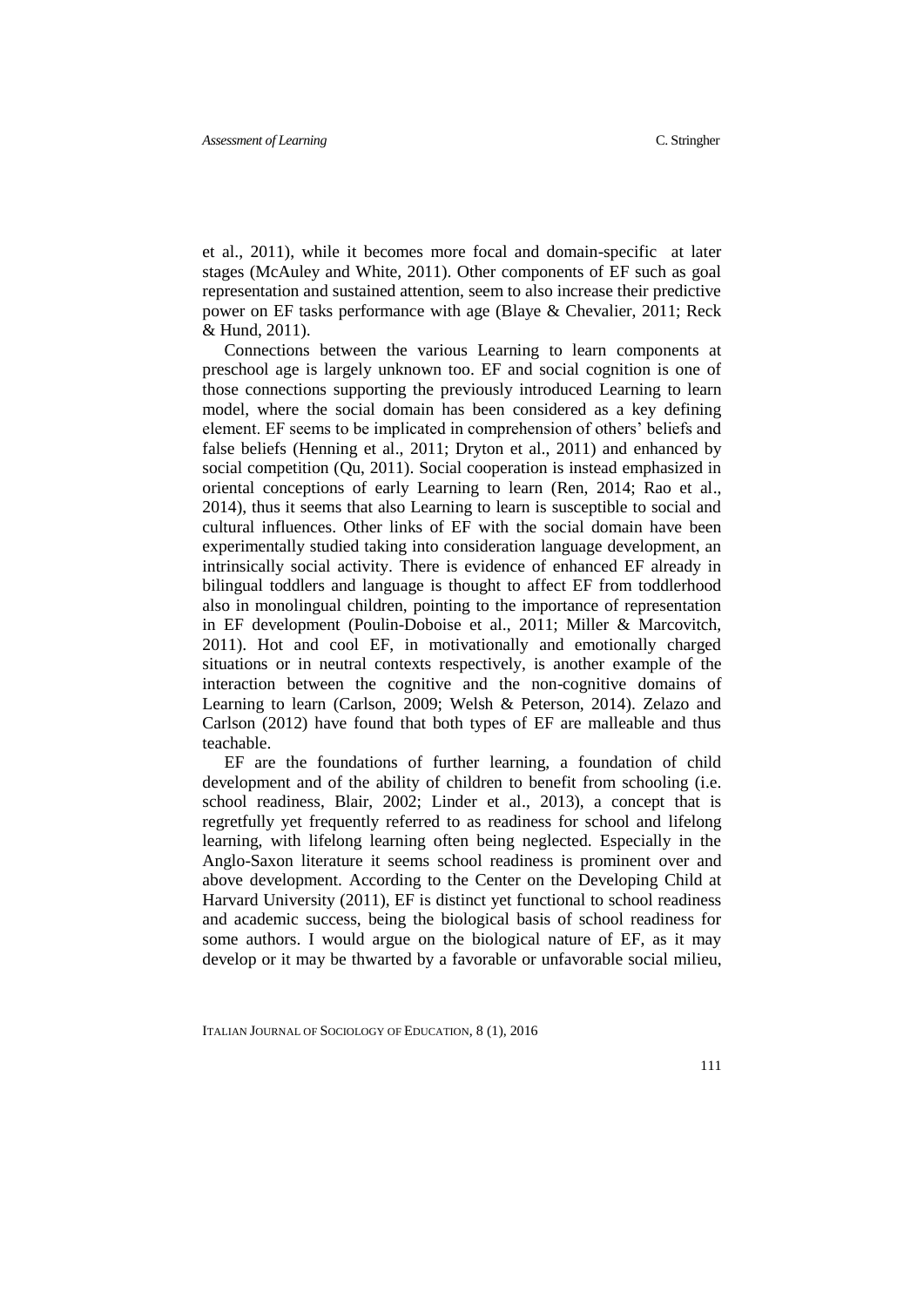but I want to especially underline that too much emphasis is placed on school success as immediate outcome of EF. Such emphasis is pernicious and it may confuse the means with the end: what we need to nurture and not thwart is children's innate desire to learn and keep learning lifelong. Schooling, no matter its importance, is a mean to an end, i.e., the wellbeing and social adjustment of individuals in society, thus it cannot be focused on short-terms goals of higher marks and higher scores on tests<sup>2</sup>. Tests and marks are important to the extent that they are informative of the current state of a learning process, yet education sociologists and scholars studying learning motivation warn against consequential validity of these measures, risking to label a child indelibly (Natriello, 1996; Harlen & Deakin Crick, 2002) and this is especially true in early childhood. Schooling must serve the scope of forging minds that learn (Wells & Claxton, 2002). This means that the practical side of training children for EF development should be handled with this purpose in mind, no matter how difficult this task is for teachers, in order to avoid reducing this key ingredient of Learning to learn to low-profile drill exercises. At this point, I provide a definition of Developmental Learning to learn (or Learning potential or Approaches to learning):

Holistic capacity to learn which sets the basis for lifelong learning and mediates future learning attainment and achievement. This capacity is gradually built during the first years of life by the interaction of children's genetic endowment (determining their cerebral maturation level) and their immediate social environment (family and ECEC services in particular). This learning potential is composed of abilities, knowledge and behaviors. Among them, cognitive and metacognitive, socio-affective-motivational mental assets.

Three questions seem relevant for measurement of (developmental) Learning to learn: a) to hypothesize how it operates in individuals; b) to operationalize and further deconstruct the notions of socio-affective,

ITALIAN JOURNAL OF SOCIOLOGY OF EDUCATION, 8 (1), 2016

 $\overline{\phantom{a}}$ 

 $2$  In this context it is not possible to articulate this argument further, but plenty of literature on learning motivation would suggest to avoid at least placing too much emphasis on the value of marks (Harlen & Deakin Crick, 2002): they are not the core, the core is learning, possibly guided by intrinsic motivation (Deci & Ryan, 2002).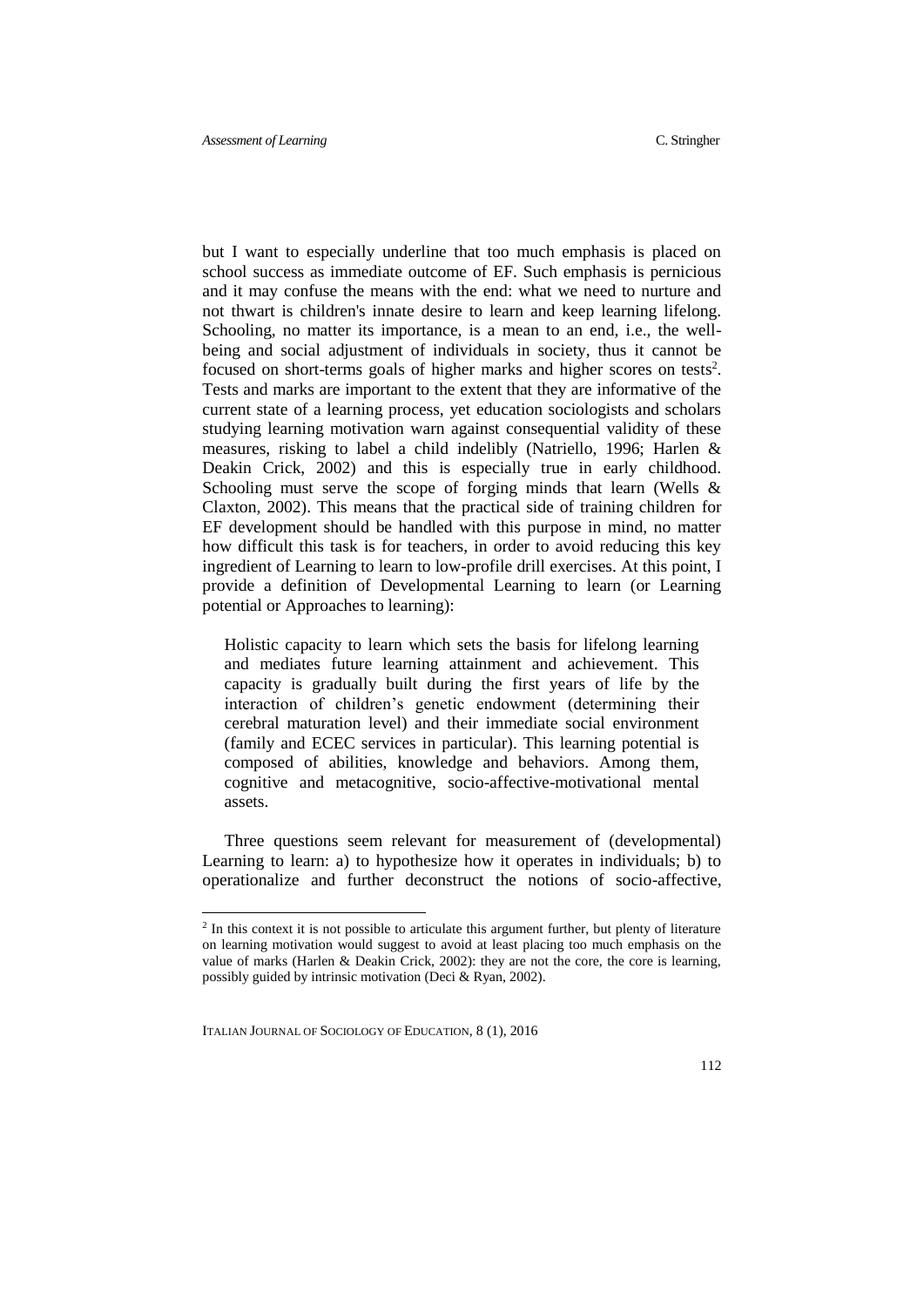motivational, cognitive and mental assets, c) with a special attention to how young children solve learning problems in action. A hypothesis on the functioning of Learning to learn seems key, because simple lists of components to be measured could be very difficult to interpret empirically.

The first starting point (how Learning to learn operates in individuals) has been described in the previous paragraph; the second point is addressed here with a list of components, while the third concerning measurement issues will be considered in the third paragraph of this contribution. Within the Italian framework for the assessment of child development and Learning to learn at the end of preschool I have attempted to clarify the notions of socio-affective, motivational, cognitive and mental assets. Again, a precious source is Demetriou's work on the developing mind (2014). Of particular interest within this context is his attempt to enucleate a series of components of Learning to learn which could constitute the basis for early assessment of this competence in its developmental flow. Among such components, the author explicitly mentions: knowledge of own mind; self-monitoring, self-representation, and self-regulation skills; awareness of own cognitive strengths and weakness in certain knowledge domains; asking for help; monitoring and regulation of representational capacity; inferential schemes. This could well be a first list of what I have previously referred to as mental assets of the cognitive and metacognitive (or hypercognition in Demetriou's own words) domain.

Socio-affective and motivational assets should also be identified. An analysis of psychology literature on child development and on school readiness for learning (with relevant constructs and assessment tools) yielded to Table 1, organized by developmental domain. The table also contains corresponding Italian curricular guidelines with expected child outcomes per domain at the end of preschool (MIUR, 2012). The Italian curriculum includes the broad domains of development also considered in the recent European Quality Framework for ECEC (EU, 2014). The theoretical difficulty here lies in the definition of precise borders to consider between each developmental domain, and this difficulty is particularly sharp for Learning to learn, according to the discussion above concerning the overlap of cognitive and non-cognitive competencies.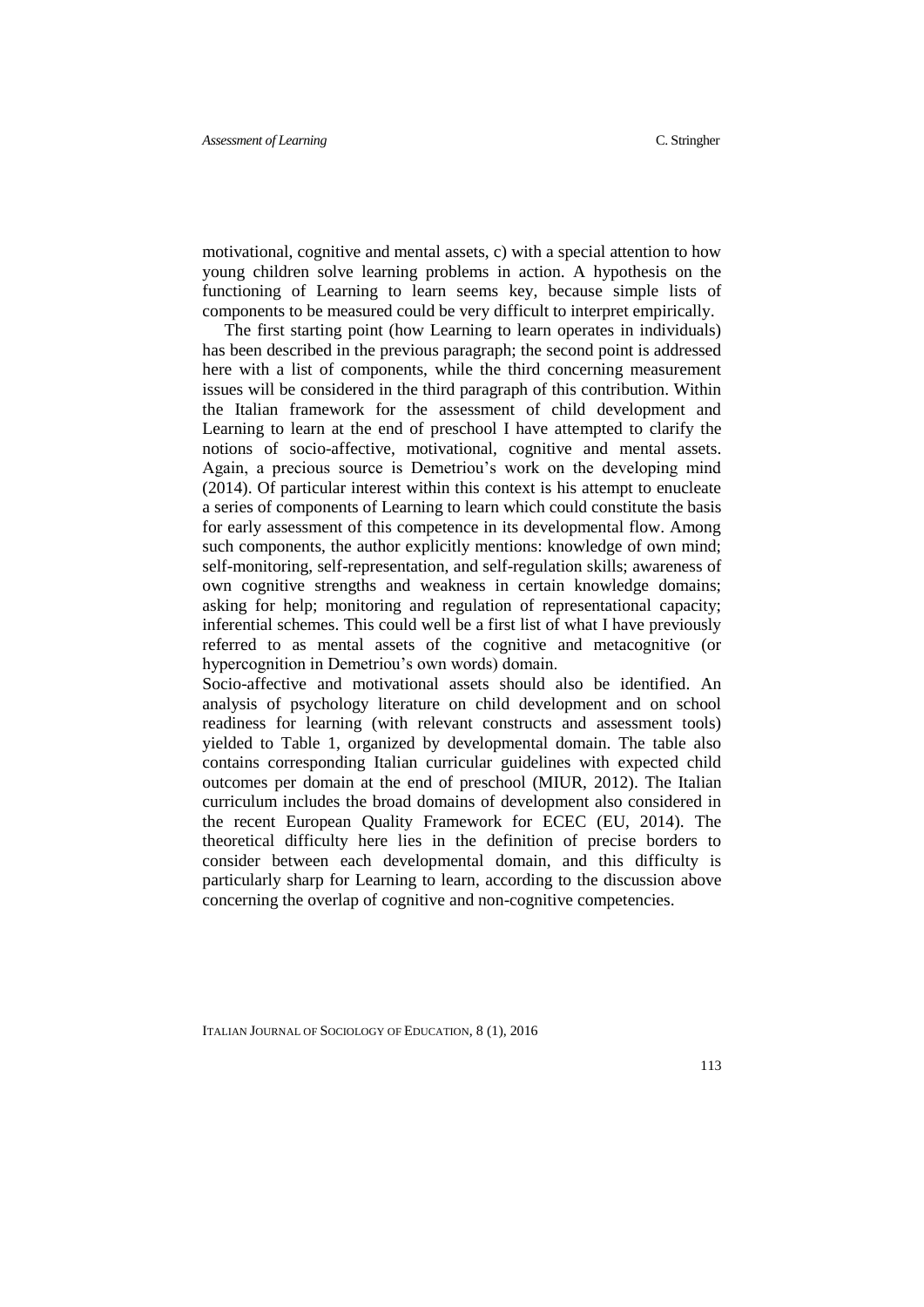#### *Assessment of Learning* C. Stringher

|  |  | Table 1. Learning to learn developmental domains and factors to be assessed confronted with child outcomes of the Italian curricular guidelines |  |
|--|--|-------------------------------------------------------------------------------------------------------------------------------------------------|--|
|  |  |                                                                                                                                                 |  |

| Developmental domain<br>Cognitive,<br>perceptual                                                                                                 | <b>Developmental Factors</b><br>Visuo-spatial ability <sup>3</sup> ; concept of inclusion and object classification, objects seriation and ranking; temporal                                                                                                                                                                                                                                                                                                                                                                                                                                                                                                                              | Child outcomes according to ECEC Italian curricular guidelines<br>Child demonstrates initial logical abilities, starts to interiorize space-temporal                                                                                                                                                                                                                                                                       |
|--------------------------------------------------------------------------------------------------------------------------------------------------|-------------------------------------------------------------------------------------------------------------------------------------------------------------------------------------------------------------------------------------------------------------------------------------------------------------------------------------------------------------------------------------------------------------------------------------------------------------------------------------------------------------------------------------------------------------------------------------------------------------------------------------------------------------------------------------------|----------------------------------------------------------------------------------------------------------------------------------------------------------------------------------------------------------------------------------------------------------------------------------------------------------------------------------------------------------------------------------------------------------------------------|
| logical-<br>and<br>mathematical abilities                                                                                                        | concepts <sup>4</sup> ; number sense, number knowledge and enumeration, sense of quantity and subitization <sup>5</sup> ; biunivocal<br>correspondence; attention and parallel processing <sup>6</sup> ; differences and analogies detection; short-term memory;<br>problem-solving; reasoning; cause-effect; geometrical forms recognition.                                                                                                                                                                                                                                                                                                                                              | coordinates and to grasp symbolic representations; starts grasping media and technology.<br>Detects main characteristics of events, objects, situations; formulates hypotheses;<br>researches solutions to everyday life situations.                                                                                                                                                                                       |
| Learning to learn (EF<br>cognitive<br>with<br>and<br>metacognitive<br>self-<br>regulation and socio-<br>emotional-affective self-<br>regulation) | Selective and prolonged attention during work/task performance and engagement in task; autonomy and<br>initiative; self-knowledge and knowledge of own mind, self-representation and self-awareness; awareness of own<br>cognitive strengths and weakness in certain knowledge domains; cognitive self-regulation and inhibitory control,<br>monitoring of own mental processes and regulation of representational capacity; reflection on own learning or on<br>own mistakes; inferential schemes; emotional recognition and expression, emotional self-regulation, deferred<br>gratification and aggressiveness; self-confidence; Theory of Mind and understanding of others' thoughts, | Recognizes and expresses own emotions, is aware of desires and fears, feels own and<br>others' feelings.<br>Shows curiosity and will to experiment, interacts with objects, environment and people,<br>perceiving their reactions and changes.<br>Shares experiences and play, uses materials and common resources, gradually faces<br>conflicts and started to recognize behavioral rules in private and public contexts. |
|                                                                                                                                                  | perspective-taking; empathy; cooperation; relationships with adults and with peers; problem-solving in<br>interpersonal relations; creativity and inventiveness, imagination; curiosity; rule observation (socially and<br>cognitively), flexibility and task shifting vs perseverance in fixed rules; effort, perseverance as concentration and<br>persistence on task and motivation, resilience during difficulty and asking for help if and when necessary;<br>interpretation of phenomena and of own deeds; leadership.                                                                                                                                                              | Has developed a questioning attitude and to ask questions on meaning of ethical and<br>moral matters.<br>Understands others' points of view, reflects and negotiates meanings, uses errors as a<br>source of knowledge.<br>Carefully listens to task instructions, is passionate, finishes work, becomes aware of<br>processes and can document them.                                                                      |
| Linguistic ability<br>(pre-literacy,<br>reading<br>and writing)                                                                                  | Oral text comprehension (instructions, logical-temporal relationships, denomination, phrasal production,<br>linguistic functions); knowledge of the alphabet; phonological awareness (phoneme and syllable discrimination,<br>double consonant, phonological similarities, reproduction or articulation difficulties); symbolization (symbol<br>recognition, linguistic and mathematical symbolization).                                                                                                                                                                                                                                                                                  | Know show to tell stories, narrate, describe situations and lived experiences,<br>communicates and expresses one-self with a plurality of languages, uses Italian language<br>with increasing proficiency.<br>Expresses one-self in a personal manner, with creativity and participation, is sensitive<br>to a plurality of cultures, languages, experiences.                                                              |
| Psycho-motor<br>development<br>and<br>general wellbeing                                                                                          | Autonomy with body functions (washing, dressing, going to the bathroom); general coordination; ocular-<br>manual coordination; sense of balance; hygiene; lateralization; praxiae, body scheme.                                                                                                                                                                                                                                                                                                                                                                                                                                                                                           | Has a positive relationship with own body corporeity, matured a sufficient self-<br>confidence, is progressively aware of own resources and limits, when needed know how<br>to ask for help.                                                                                                                                                                                                                               |
| General knowledge                                                                                                                                | On civic society, nature, science.                                                                                                                                                                                                                                                                                                                                                                                                                                                                                                                                                                                                                                                        | Elaborates the first "physical organization" of the external world through concrete<br>activities directing their attention to the diverse aspects of reality ()<br>Carefully observes own body, living organisms and their environments, natural<br>phenomena, realizing their changes.<br>Is interested in machinery and technological tools, knows how to discover their<br>functions and possible uses.                |

 3 Including recognition of right-left, over-under, inside-outside, big-small.

<sup>4</sup> Before-after, yesterday-today-tomorrow.

<sup>&</sup>lt;sup>5</sup> Subitization is the capacity of the child to grasp quantity without counting a set of up to 4 objects. This seems possible thanks to a representational system of quantity which seems to be innate (Kroesbergen et al, 2009).

<sup>&</sup>lt;sup>6</sup> Such an ability is often measured with the so-called Stroop Effect test, i.e., exposing the child to two series of colored words: in the first series words correspond to the uttered color word, while in the second series colors do not correspond with the uttered color words. Attention deficits often associated with this task seem caused by the necessity to process information on the written word in parallel with the color to be distinguished. (MacLeod, 1991).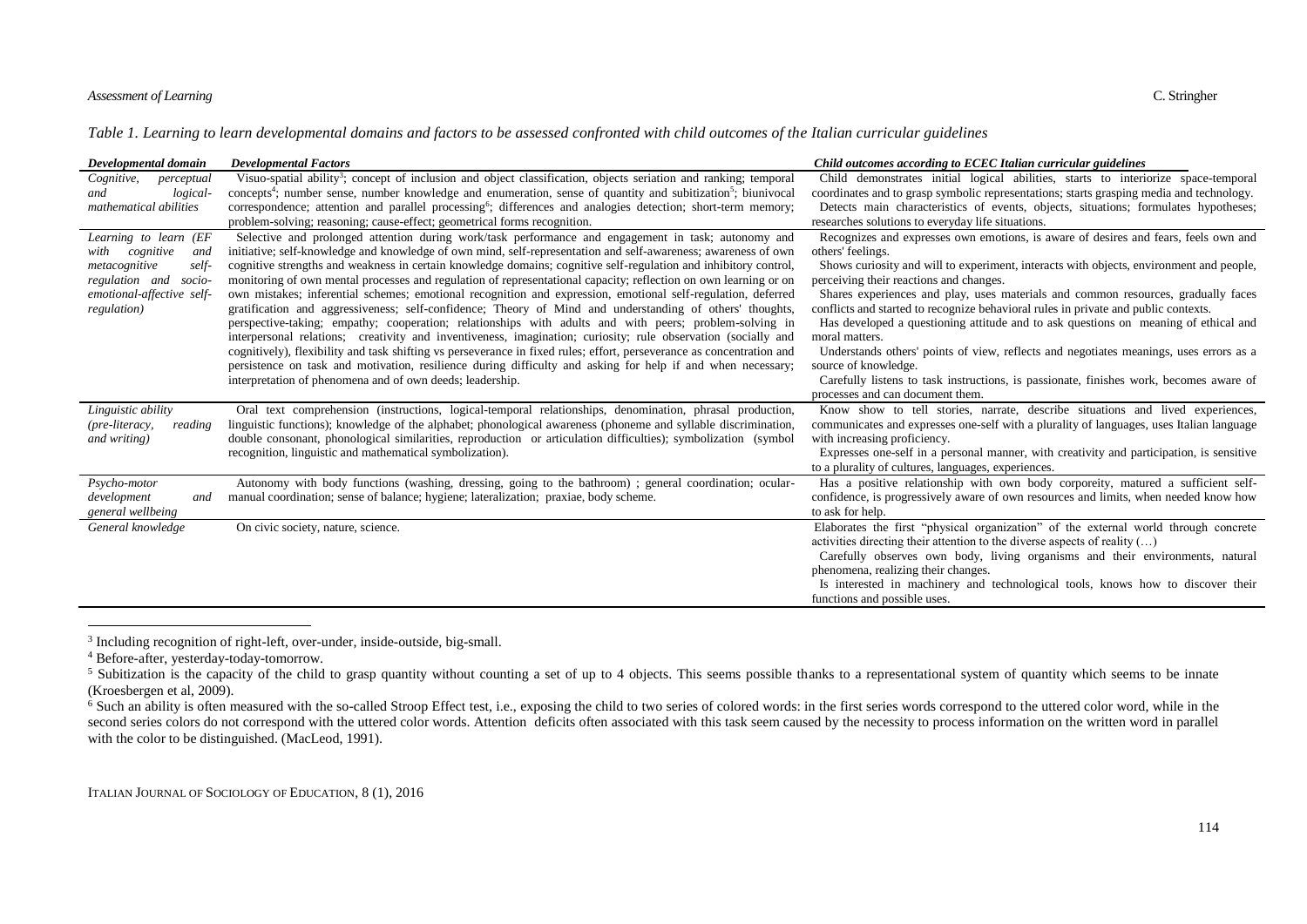However, this might not be a too tight constraint in the empirical phase of an assessment: what is important in any assessment tool is to produce a set of propositions and tasks allowing to collect data on a sample of *all* factors and variables contributing to define a concept, so to enable robust statistical analyses afterwards.

This is why, for the moment, Learning to learn constituting elements are arbitrarily included in the set of socio-emotional-affective domain, in spite of its transversal coverage of both cognitive and non cognitive competencies. It must be underlined that the cognitive domain in Table 1 might contain components of Learning to learn which are not duplicated in the other domains.

### **Measuring Developmental Learning to learn (Learning potential, Approaches to learning)**

The complexity of Learning to learn in adulthood and childhood is evident from the reconstruction of their definitions and contents exposed in the previous paragraphs. Yet, the core difficulty lies in its assessment.

To date, although in early childhood there are no attempts to assess this concept in its entirety<sup>7</sup>, especially with performance assessments, research on Self-Regulated Learning and Executive Functions reviewed above does use several tasks and other tools to measure specific components of what I have previously referred to as Learning potential. Before I address assessment in early childhood, I will briefly report on the difficulties in measuring Learning to learn in student populations and in adults.

Three exemplar research projects can provide useful experiences in this respect: the European Pre-Pilot Project on Learning to learn (Hoskins & Fredrickson, 2008; Kupiainen, Hautamäki & Rantanen, 2008); the Effective Lifelong Learning Inventory (ELLI Project, Deakin Crick, Broadfoot, Claxton, 2004); and the Learning to Learn Project of the University of Helsinki (Hautamäki et al., 2002). To describe each project in detail is

ITALIAN JOURNAL OF SOCIOLOGY OF EDUCATION, 8 (1), 2016

-

<sup>7</sup> An example of a limited conception of Approaches to Learning is the scale developed within the US Early Childhood Longitudinal Study, Kindergarten Class of 1998-99 (ECLS-K): approaches to learning are a 6 items subset of the wider Social Rating Scale (SRS). For further information, see the National Center for Education Statistics (NCES) website: http://nces.ed.gov/pubs2010/data/2010070\_atl\_readme.pdf.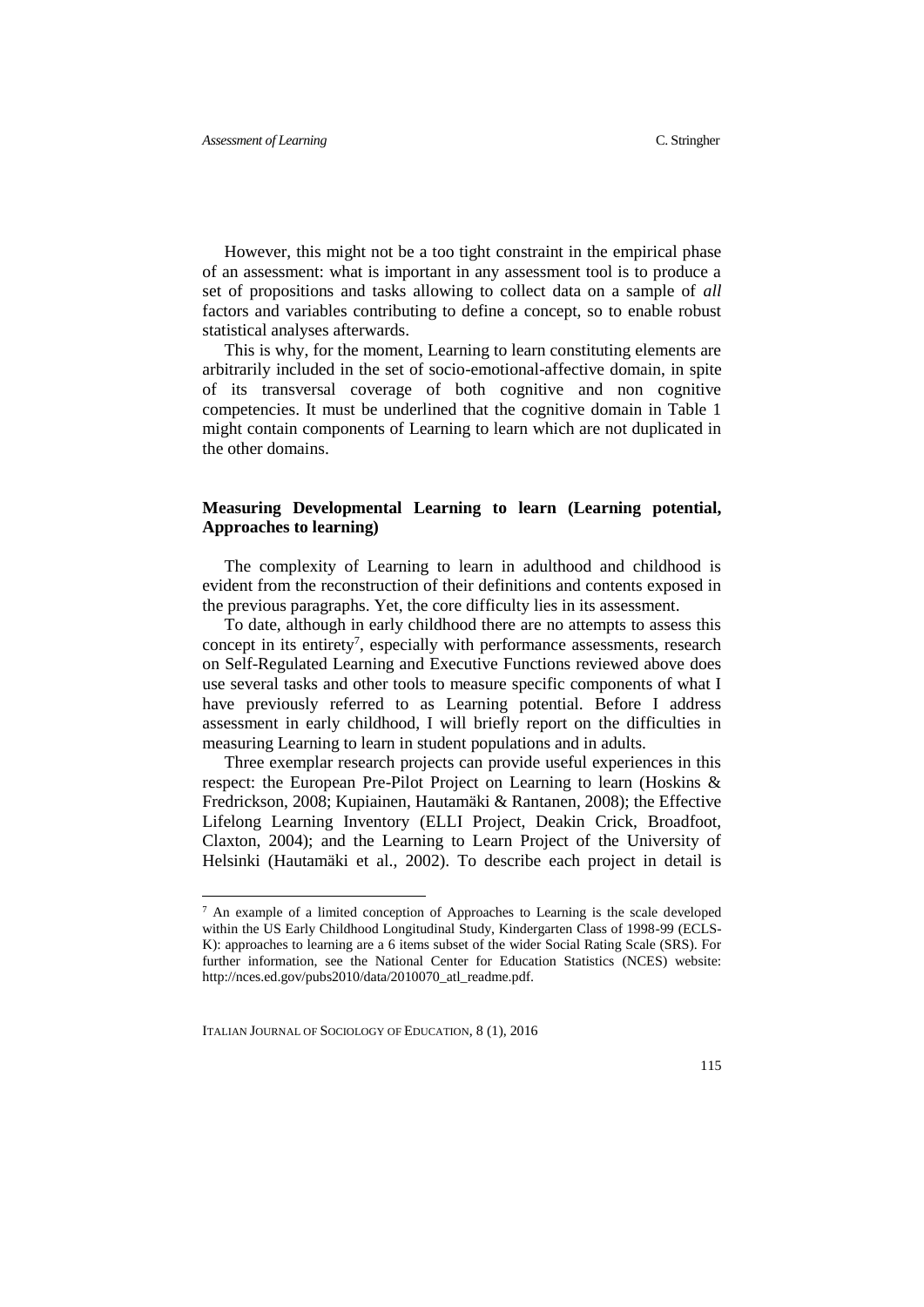beyond the scope of this paper, yet it is useful to recall that the Finnish project dealt with a more cognitive and task-oriented view of Learning to learn assessment, while the British was centered on affective-motivational aspects of learning to learn to be captured via self-reported behaviors and attitudes towards own learning power. The European Pre-Pilot Project aimed at incorporating also a Spanish metacognitive module (Moreno, & Martín, 2007) and included both assessment techniques: a relevant part was based upon tasks tapping especially into students' knowledge of the scientific method and of problem-solving, while metacognitive questions on the tasks were asked to students after task completion and a third affective-motivational part incorporated attitudes and behaviors from the British checklist, revised for inclusion of additional items. The test dimensions are synthesized in Table 2.

*Table 2. EU pre-pilot test dimensions*

-

| The cognitive dimension                                                |
|------------------------------------------------------------------------|
| Identifying a proposition                                              |
| Using rules                                                            |
| Testing rules and propositions                                         |
| Using mental tools                                                     |
| The affective dimension                                                |
| Learning motivation, learning strategies and orientation toward change |
| Academic self-concept and self-esteem<br>۰                             |
| Learning environment                                                   |
| The metacognitive dimension                                            |
| A metacognitive monitoring task                                        |
| Metacognitive accuracy                                                 |
| Metacognitive confidence                                               |
|                                                                        |
|                                                                        |

Current methods for measuring Learning to learn competencies fall into two main categories: a) self-reports and check-lists; b) performance assessments and PISA-like tests<sup>8</sup>. Issues with these solutions are connected with the very type of methods used: on the one hand, self-reports and check-lists miss out on actual performance and might be biased by respondents' compliancy; on the other, performance tests miss important personal characteristics, such as information on the learner's own

<sup>&</sup>lt;sup>8</sup> In this context, it is worth noticing that OECD PISA 2009 does have a built-in Learning to learn component, yet such component seems to have little resemblance with the wide Learning to Learn conception that has been considered in this contribution: it is rather confined to a few study strategies only (see Appendix 2 for the methodology used to assess students' learning strategies in PISA 2009).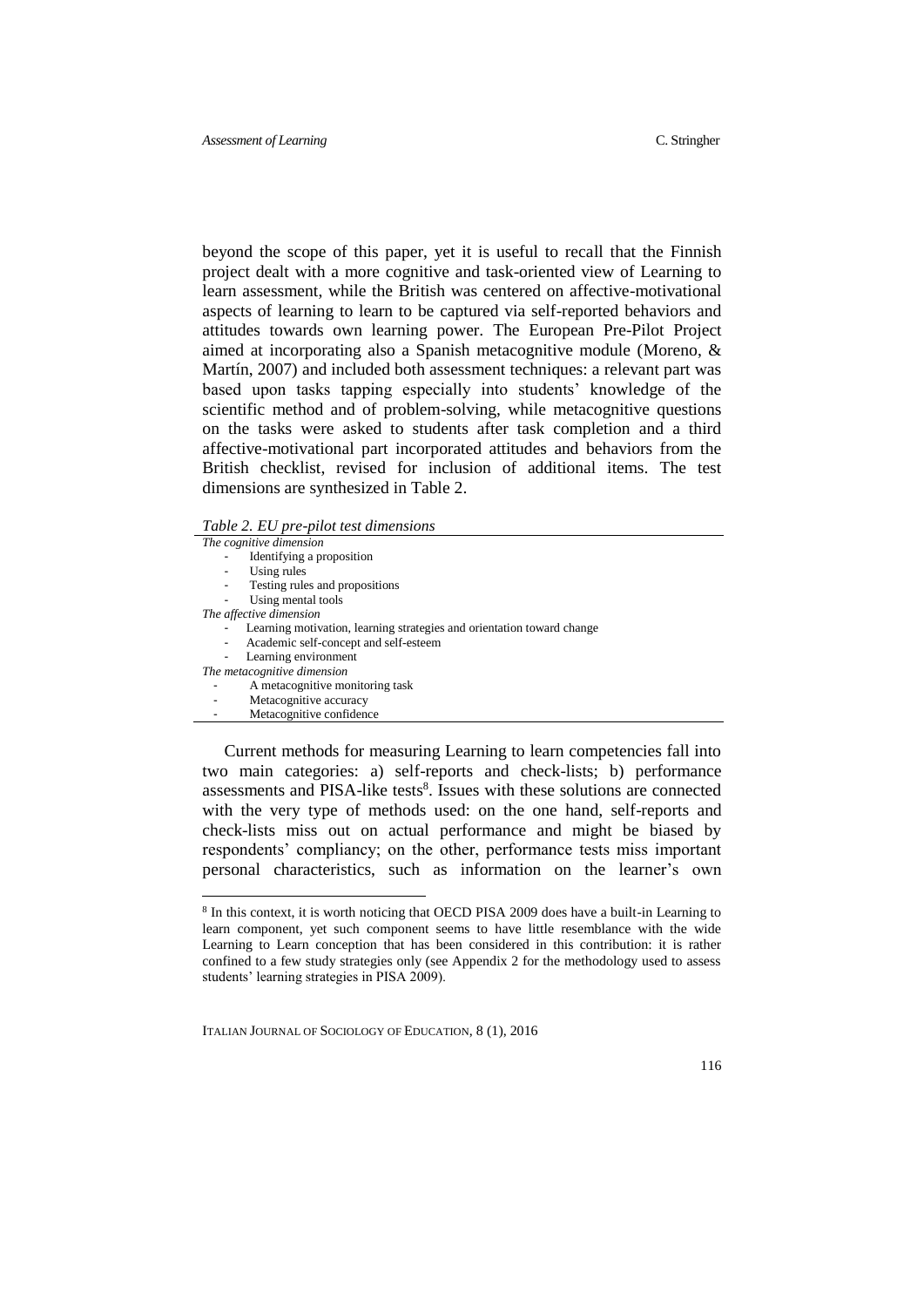perception and behavior as a learner. One consideration concerning the aim of the assessment is also very useful in orienting methodological decisions: according to EU Pre-Pilot study, Cronbach's Alpha for scales' internal consistency is approx 50% higher in the self-report (affective) part of the test (Kupiainen et al., 2008). This could suggest the use of self-reports for low-stakes empowerment interventions, as self-reports seem a promising tool in terms of construct validity. The open question is on measurement of Learning to learn for high stakes decisions, such as those pertaining to retention in Italian preschool when a child is deemed not ready for primary education. In case of high stakes, it seems more advisable to also have measures of performance of the individual child in Learning to learn<sup>9</sup>. However, a performance test that is assembled from other different tests may not be optimal. As Kupiainen and colleagues maintain, a "test, based on a common European framework but adopting tasks from tests rising from different theoretical backgrounds and conceptualisations of learning to learn, has lead to an instrument marked by the paradigmatic differences between these earlier endeavours". (Kupiainen et al., 2008, p. 4).

This is not an issue to be solved quite easily without researchers' agreement on a common research paradigm, yet Learning to learn has been an area of study where the Lifelong learning and Developmental Psychology paradigms have contributed with at least two very different approaches, such as the (neuro)cognitive and metacognitive in addition to the socio-cultural-historical approach (Stringher, 2014). Fundamentally, at least two visions have been contrasting in this field, the Vygotskian and Piagetian traditions, while up to now the sociology of Learning to learn has been far less prominent. It is not surprising that a complex concept such as Learning to learn has not been defined and researched with multidisciplinary lenses yet.

This is why, within the Italian exploratory study on child outcomes assessment at the end of preschool (the INVALSI VIPS Project) a new check-list has been developed for children's empowerment interventions.

ITALIAN JOURNAL OF SOCIOLOGY OF EDUCATION, 8 (1), 2016

 $\overline{\phantom{a}}$ 

<sup>&</sup>lt;sup>9</sup> Yet, these decisions should not only rest on tests, but rather be founded on sound knowledge of the child and of his or her background and home learning environment. It does not seem fair to just retain a child that has not been exposed to enhancing experiences, but this decision is often out of the reach of scientific assessment offering a "diagnosis" at best: the "cure" should be decided with care not in a punitive or restricting way, it should rather be connected to better learning opportunities for the child that is deemed to be not ready for school.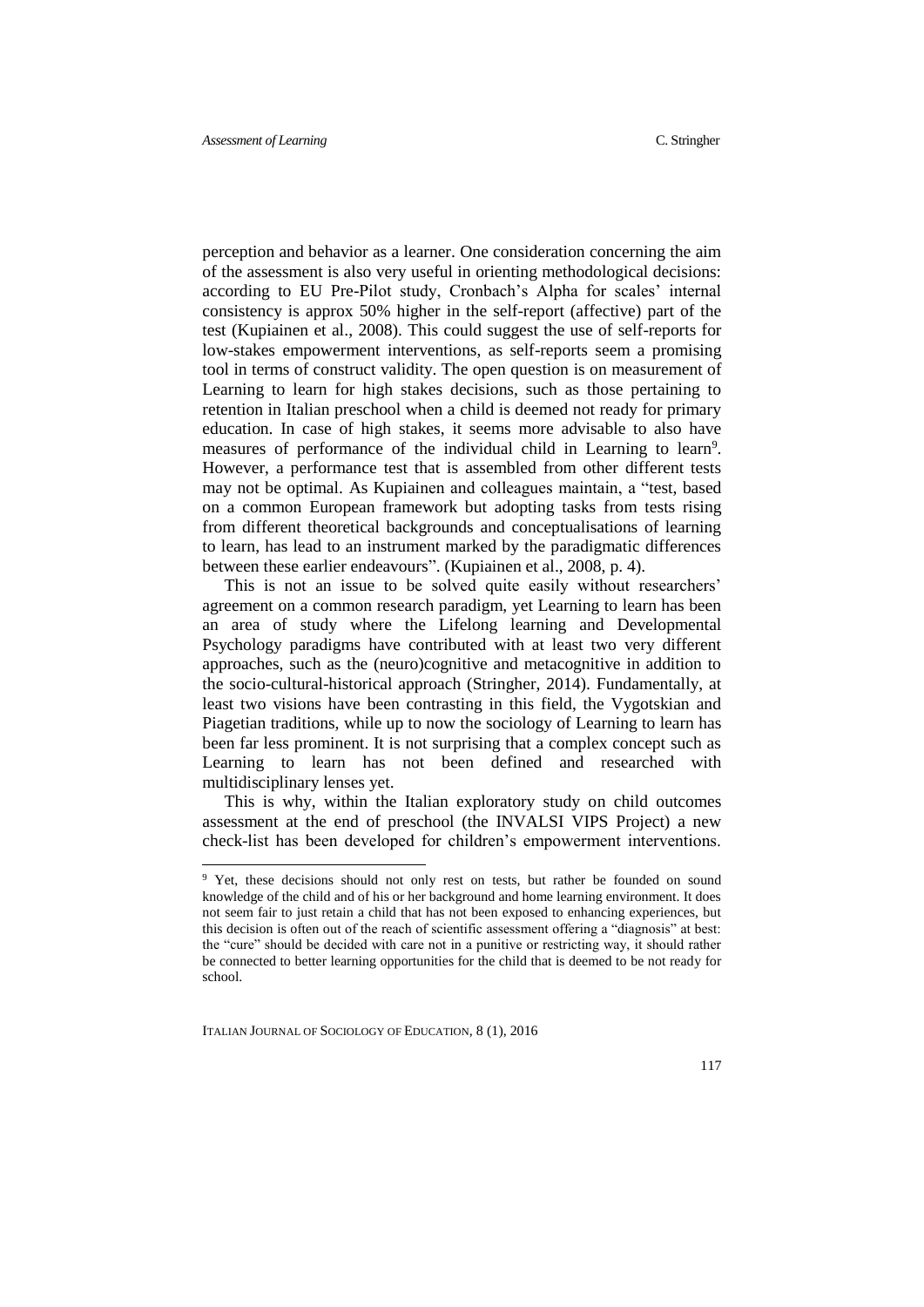Its primary scope is to scientifically elaborate the concept of Developmental Learning to learn within the Italian context, with potential extension of scale use in other cultures as well. Its concrete purpose is not to rank and compare children based on another test which is not fruitful for them, but it is an aid for teachers (and potentially also for parents) in their observation of developing Approaches to learning in 5 or 6-year-old children attending the last year of preschool or the first year of primary education. The check-list, named Approaches to Learning Assessment Scale (*ALAS*, i.e., wings in Spanish), consists of 33 statements describing different attitudes and behaviors related to children's approaches to learning<sup>10</sup>. The scale is unique in that it assesses this concept as a standalone notion, not as part of the notion of school readiness or even of EF.

The compilation of the check-list requires that a teacher observes the child's behavior for a few days and indicates the degree of ability of the child on each of the statements. The scale is developed on three levels:  $1 =$ Not yet competent, the child has not yet shown a certain behavior;  $2 =$ Developing competence, the child occasionally showed a certain behavior;  $3$  = Developed competence, the child always or often shows a certain behavior. There is the possibility for the respondent to also assign  $0 = I$  do not know, I have not observed if the child shows a certain behavior.

Scale construction has been following the steps foreseen by the American Psychological Association's Standards for Educational and Psychological Testing (1999), yet it has only began to undergo validation procedures<sup>11</sup>. Issues of construct underrepresentation and constructirrelevant variance are and will be addressed. The first type of issue has been addressed by the construct analysis carried out prior to check-list development (partially reported here in Par. 2) and has been further explored through focus groups with the different intended informants and

<u>.</u>

<sup>10</sup> See Appendix 1 for the initial items translation into English.

 $11$  In order to validate the questionnaire the following propositions will be investigated: higher scores correlate moderately with individual's intelligence as measured with Raven Progressive Matrices; lower scores are correlated with poor results in other competences, such as literacy and numeracy in primary school; lower scores are correlated with lower school marks in primary school; concurrent validity of ALAS compared with other check lists of the same kind, specifically developed to assess aspects of Developmental Learning to learn, such as the Preschool Learning Behavior Scale (PLBS, Mc Dermott et al., 2002), yet of foreign origin.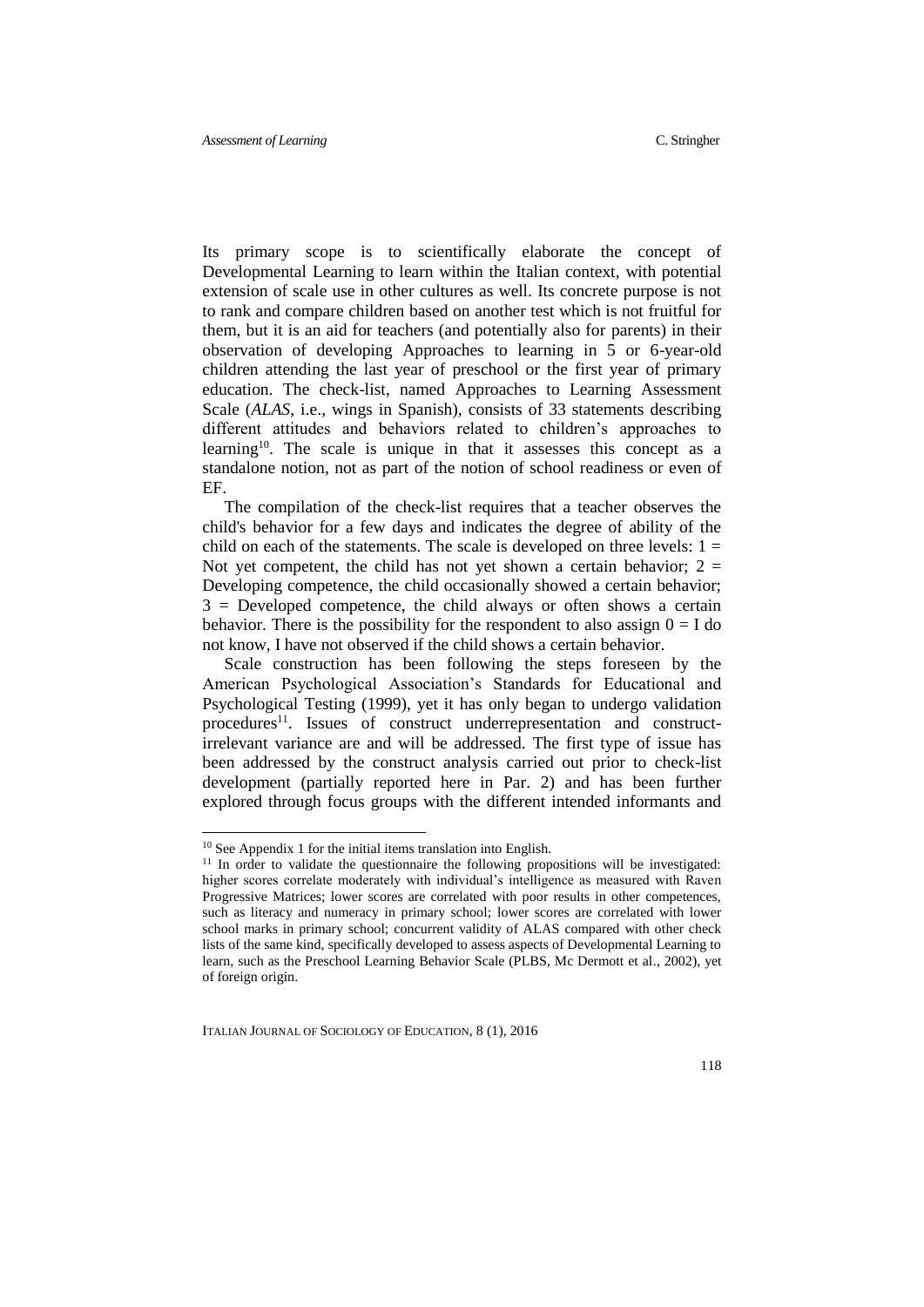$\overline{\phantom{a}}$ 

foreseen scale users (i.e., preschool teachers and parents and primary school teachers and parents)<sup>12</sup> and with the parallel matching of Italian preschool curricular guidelines. Although this is not properly a standards based measure, it can be said that stakeholders voices have been taken into consideration in its construction.

Construct-irrelevant variance is a far more pernicious issue in Learning to learn testing, for the construct's own interactions with cognitive aspects of human personality. The aid of experts in the fields of intelligence testing has been considered to reduce the risk of going out of the range of the construct, yet this latter check has not been performed yet.

Test format, administration conditions and language levels have been already monitored with the first pre-pilot administration and will again be monitored through test administration observation sheets during the statistical evaluation phase.

One aspect that is particularly relevant with young children's tests is consequential validity and the use of data collected for a specific purpose. To this end, in order to avoid improper use, a guideline document for teachers is under development informing them of the purposes and limitations of scale deployment in classrooms. After they compile the check-list for each child or for a classroom, teachers have two options: they may offer each child with insecure competency additional experiences in the areas identified through scale administration, or they can group children with similar insecure competency patterns and work as a group on enhancing experiences and opportunities to learn how to learn better.

The checklist is a useful complement to the evidence of other tests on

<sup>&</sup>lt;sup>12</sup> It is beyond the scope here to report on all the steps of this study, but the focus groups held in different parts of Northern, Central and Southern Italy confirmed the very fuzzy notion of school readiness and attached meanings that teachers and parents have. This should induce to handle school readiness with extreme care, and the road in Italy is to assess developmental milestones, rather than a shorter-term goal such as school readiness. During a pre-pilot administration of the ALAS, a very high Cronbach's Alpha has been found: .95 for the scale developed for teachers and .83 for the parental version (38 and 41 cases respectively). The lower Alpha in the parental version seems connected to difficulties in the wording of some items, too skewed towards school environment. In spite of these easily amendable shortcomings, validation on a wider representative sample needs to support this quite good result, which is encouraging further research on this concept as assessed by the rating scale.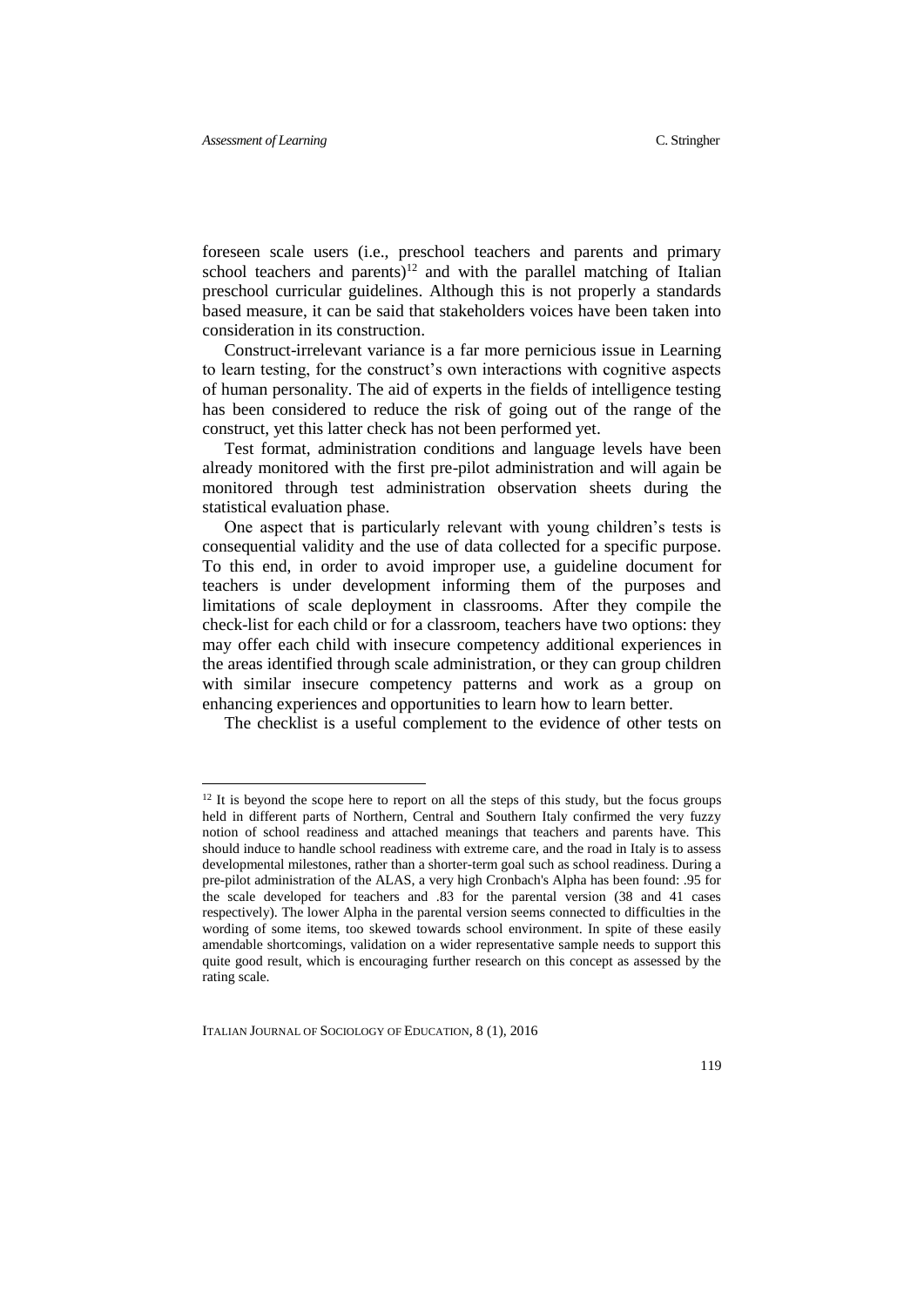$\overline{\phantom{a}}$ 

school and learning readiness<sup>13</sup>, in order to identify which specific skills can aid a child for primary school and for lifelong learning beyond school years, with a focus on development rather than on schoolification. This attempt on the assessment of Developmental Learning to learn is only a part of a wider attempt to elaborate a set of tools to accurately measure this concept in early childhood. The core challenge will be to build a new performance assessment with a set of tasks mobilizing Learning to learn in preschool children, exposing them to novel age-appropriate learning situations they can try and solve during task administration and/or afterwards, with their teachers and peers<sup>14</sup>.

This challenge is quite new and daunting, given the extent of developmental Learning to learn, the number of components to be assessed and the complex interactions among them. Just as an example of the difficulties to be overcome, basics of EF such as attention, could be measured with existing tools, but what exactly do tasks measure is an entirely different question which will be very relevant in future performance tasks construction. A promising road for the assessment and for the comprehension of how Developmental Learning to learn evolves in young children is characterized by a wide conception and by the focus on child development (development of Learning to learn within the broader developmental domains and correlates) rather than only on school readiness. Of course, assessment is notoriously parsimonious, and to reduce all this complexity without losing it "in the translation" is what remains to be solved.

<sup>&</sup>lt;sup>13</sup> In the VIPS project, the School Readiness 5 revised edition was used (Zanetti & Cavioni, 2014).

<sup>&</sup>lt;sup>14</sup> According to a recent contribution (Barbu et al., 2015), there seem to be no performance assessments for a wide conception of Approaches to learning in the reviewed literature, while check-lists have been developed either from already existing instruments, or from existing State standards in the U.S. Tests tapping single components of Developmental Learning to learn and EF should also be examined, such as the Head, Toes, Knees Shoulders (HTKS, McClelland et al., 2014) or the Dimensional Change Card Sort (see Zelazo et al., 2003). An interesting perspective is offered by a check-list meant to orient teacher observation of metacognition and SRL in young children (Whitebread et al., 2009).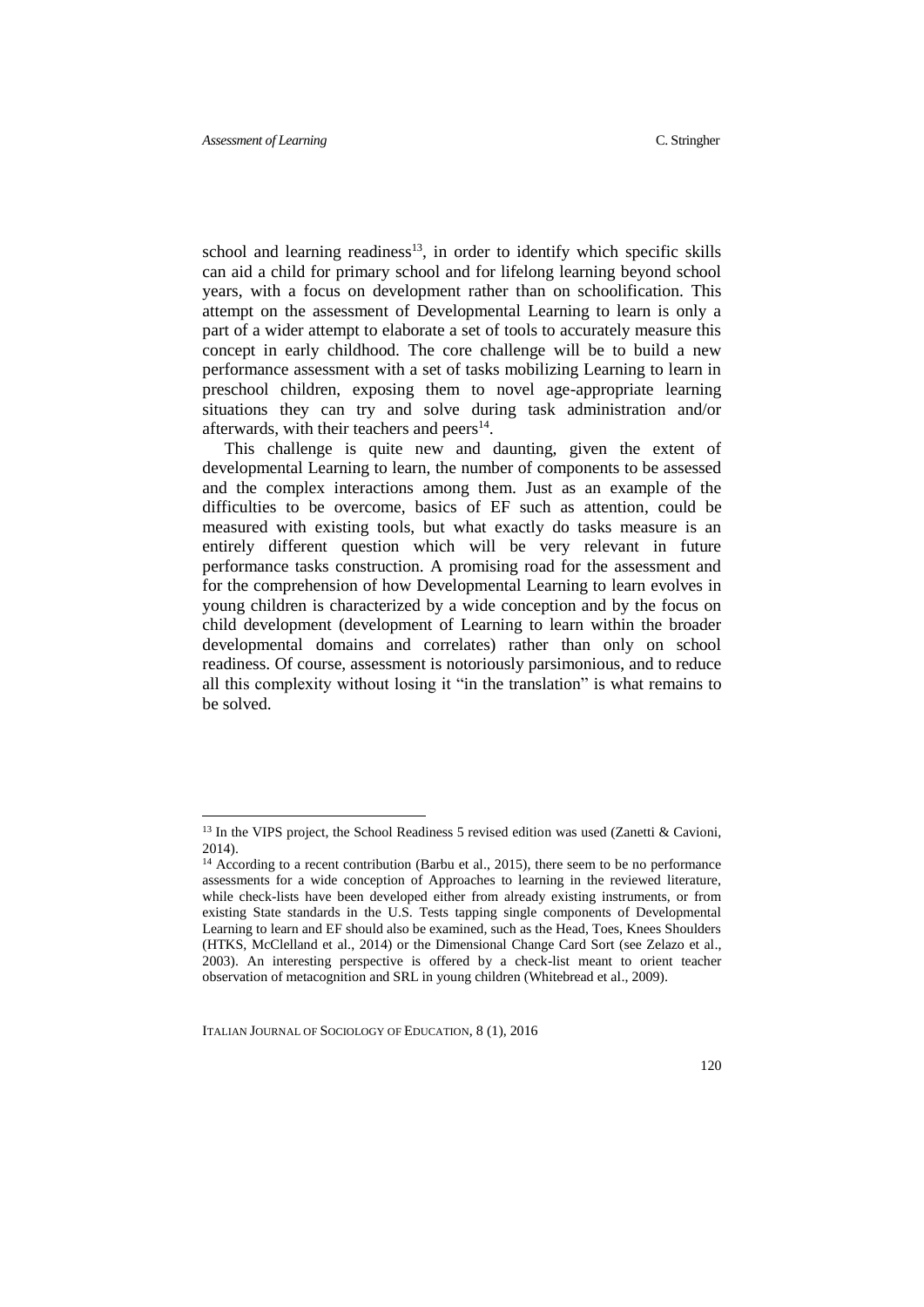#### **Conclusions and way forward**

Learning to learn is a complex competence orchestrating cognitive, metacognitive and socio-affective-motivational assets of the individual in an effort to produce knowledge upon own learning and learning improvement, if the individual chooses so. It has a core component in Executive Functions, yet it does not coincide with this latter notion, since social components, yet to be fully explored, contribute to Learning to learn from early childhood onwards. Learning to learn is key for youth development, lifelong learning, social adjustment and wellbeing in adult life.

This competence develops in children with trajectories that are starting to be revealed by developmental research in the (neuro)cognitive tradition, concentrating primarily on EF components, such as working memory, mental flexibility (focusing or shifting attention), inhibitory control and monitoring of own learning actions. Social-emotional development shows parallel activity in early childhood, language development being a vital medium of social interaction, and rapidly contributes to Developmental learning to learn.

The need to assess Developmental Learning to learn from early childhood is important especially to enable preschool teachers aid children in difficulty. Children from socially disadvantaged backgrounds may benefit most from interventions geared to expose them to learning opportunities enhancing their Developmental Learning to learn. This is why formative assessment seems crucial in this endeavor. The present article is an attempt to precisely define Learning to learn in adults and in early childhood, so to enucleate components that are relevant for the development of assessment tools. A check-list conceived within the Italian VIPS study on school readiness has been presented and commented. The scale is unique in that it assesses this concept as a standalone notion, not as part of the notion of school readiness or even of EF.

Psychometric validation of the scale has been discussed as part of a wider project on the creation of a set of tools measuring Developmental Learning to learn in early childhood, including performance assessment tasks. One tool cannot account for the complexity of this notion even in preschool children. This is why an assessment strategy including multiple tools for different informants could be pursued.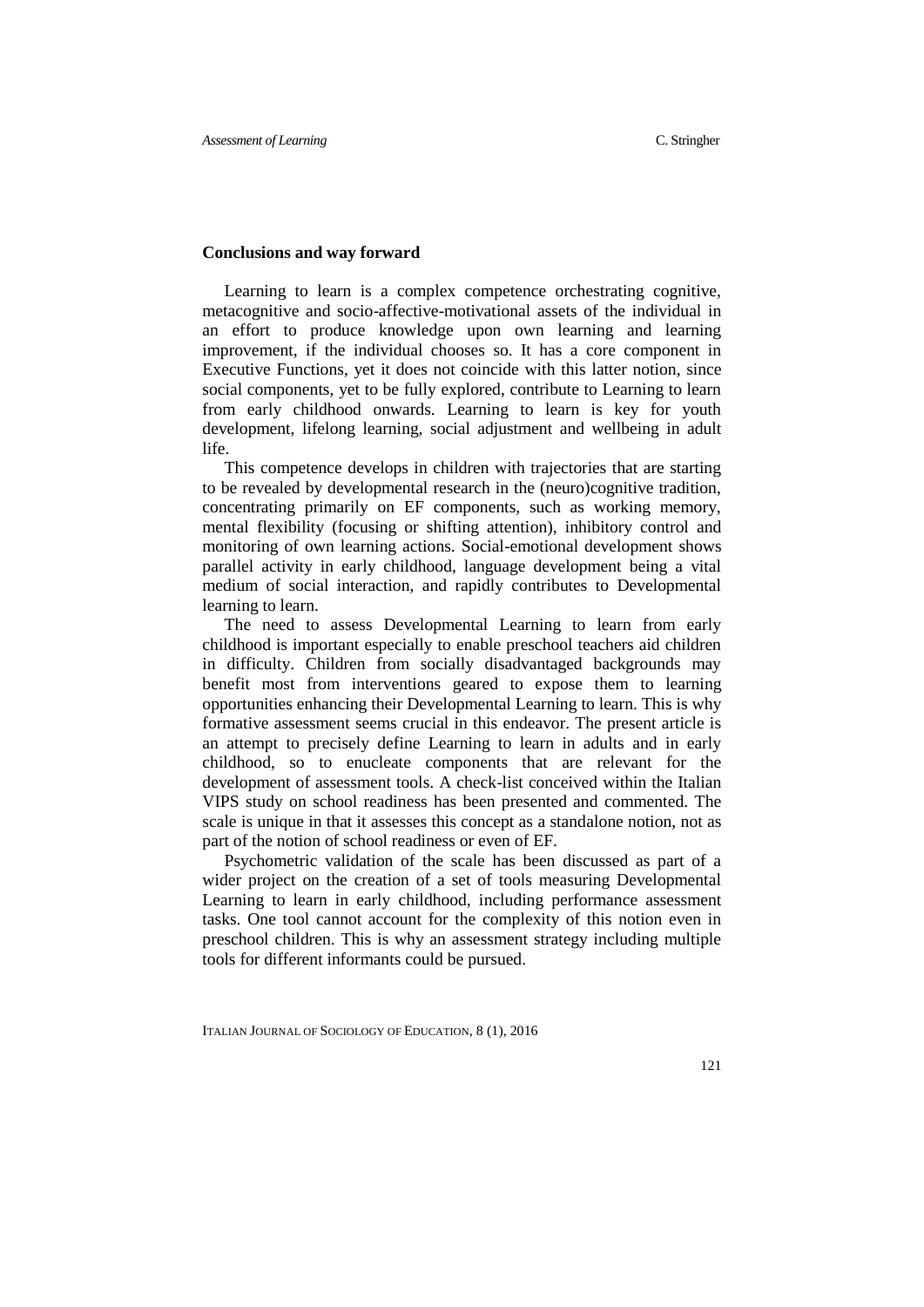Such an endeavor is quite complex, given the nature and breadth of Developmental Learning to learn, almost coinciding with the multiple facets of development itself. However, if an assessment comprising a set of tools to measure different domains and aspects of this concept is conceived, the study of Developmental Learning to learn is deepened and the capacity to learn is again at the center of the attention of researchers, practitioners and policy makers in the area of early childhood education. To avoid thwarting children's innate learning ability and their curiosity for their world.

#### **References**

- Alberici, A., & Di Rienzo, P. (2014). Learning to learn for the individual and society. In R. Deakin Crick, C. Stringher, K. Ren (Eds.), *Learning to learn. International perspectives from theory and practice*. London: Routledge.
- American Educational Research Association, W. D., American Psychological Association, W. D., & National Council on Measurement in Education, W. D. (1999). *Standards for Educational and Psychological Testing*.
- Anders, Y. (2015). *Literature review on pedagogy. For a review of pedagogy in Early Childhood Education and Care (ECEC) in England (United Kingdom).* Paris: OECD.
- Barbu, O. et al. (2015). Assessing Approaches to Learning in School Readiness: Comparing the Devereux Early Childhood Assessment to an Early Learning Standards-Based Measure. *AERA Open,* July-September, Vol. 1, No. 3, pp. 1 –15 DOI: 10.1177/2332858415593923.
- Bingham, S. & Whitebred, D. (2012). *School Readiness. A critical review of perspectives and evidence*. Full Report. No place: Tactyc Publication.
- Blair, C. (2002). School Readiness: Integrating Cognition and Emotion in a Neurobiological Conceptualization of Children's Functioning at School Entry. *American Psychologist*, *57*(2), 111-27.
- Blaye, A. & Chevalier, N. (2011). The role of goal representation in preschoolers' flexibility and inhibition. *Journal of Experimental Child Psychology*, 108, 469-483.
- Bronfenbrenner, U. & Morris, P. A. (2007). The Bioecological Model of Human Development. *Handbook of Child Psychology*. I:14.
- Carlson, S. M. (2009). Social origins of executive function development. In C. Lewis & J. I. M. Carpendale (Eds.), *Social interaction and the development of executive function*. *New Directions in Child and Adolescent Development*, 123, 87–97.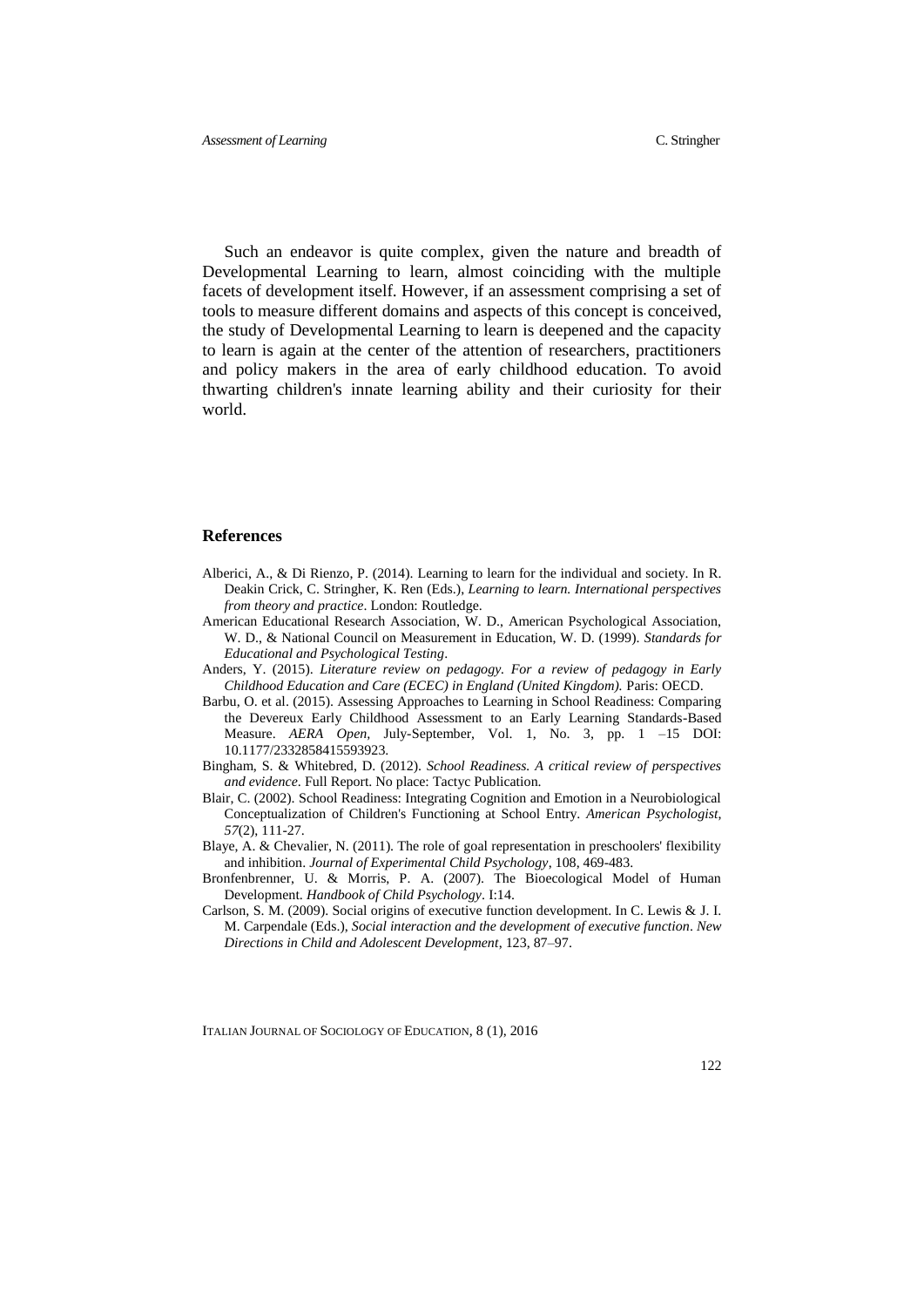- Center on the Developing Child at Harvard University (2011). *Building the Brain's "Air Traffic Control" System: How Early Experiences Shape the Development of Executive Function: Working Paper No. 11*. Retrieved fro[m www.developingchild.harvard.edu.](http://www.developingchild.harvard.edu/)
- Deakin, C. R., Broadfoot P. & Claxton G. (2004). Developing an Effective Lifelong Learning Inventory - The ELLI Project, *Assessment in Education, 11* (3).
- Deakin Crick, R., Stringher, C., Ren, K. (Eds.) (2014). *Learning to learn. International perspectives from theory and practice*. London: Routledge.
- Deci, E. & Ryan, R. (2002). *Handbook of Self-Determination Research*, Rochester, NY: The University of Rochester Press.
- Demetriou, A. (2014). Learning to learn, know, and reason. In R. Deakin Crick, C. Stringher, K. Ren, (Eds.), *Learning to learn. International perspectives from theory and practice*. London: Routledge.
- Drayton, S., Turley-Ames, K. J., & Guajardo, N. R. (2011). Counterfactual thinking and false belief: The role of executive function. *Journal Of Experimental Child Psychology*, *108*(3), 532-548.
- European Communities (2006). Recommendation of the European Parliament and of the Council of 18 December 2006 on key competences for lifelong learning. In *Offi cial Journal of the European Union*. Retrieved from: <http://eur-lex.europa.eu/> LexUriServ/site/en/oj/2006/l\_394/l\_39420061230en00100018.pdf.
- European Commission (2011). *Communication from the Commission. Early Childhood Education and Care: Providing all our children with the best start for the world of tomorrow*. Brussels: Author. Retrieved from: [http://ec.europa.eu/education/school](http://ec.europa.eu/education/school-education/childhood_en.htm)[education/childhood\\_en.htm](http://ec.europa.eu/education/school-education/childhood_en.htm)
- European Commission (2014). *Proposal for key principles of a Quality Framework for Early Childhood Education and Care. Report of the Working Group on Early Childhood Education and Care under the auspices of the European Commission*. Available at: [http://ec.europa.eu/education/policy/strategic-framework/archive/documents/ecec](http://ec.europa.eu/education/policy/strategic-framework/archive/documents/ecec-quality-framework_en.pdf)[quality-framework\\_en.pdf](http://ec.europa.eu/education/policy/strategic-framework/archive/documents/ecec-quality-framework_en.pdf)
- European Commission/EACEA/Eurydice/Eurostat (2014). *Key Data on Early Childhood Education and Care in Europe. 2014 Edition*. Eurydice and Eurostat Report. Luxembourg: Publications Office of the European Union.
- Hair, E. et al. (2006). Children's school readiness in the ECLS-K: Predictions to academic, health, and social outcomes in first grade. In *Early Childhood Research Quarterly* 21, 431–454.
- Harlen W. & Deakin Crick R. (2002). A systematic review of the impact of summative assessment and tests on students' motivation for learning. In: *Research Evidence in Education Library*. London: EPPI-Centre, Social Science Research Unit, Institute of Education, University of London.
- Hautamäki, J. et al. (2002). *Assessing learning-to-learn - A framework,* Helsinki: National Board of Education - Finland.
- Hautamäki, J. & Kupiainen, S. (2014). Learning to learn in Finland. Theory and policy, research and practice. In R. Deakin Crick, C. Stringher, K. Ren (Eds.), *Learning to learn. International perspectives from theory and practice*. London: Routledge.
- Heckman, J., & National Bureau of Economic Research, C. A. (2008). Schools, Skills, and Synapses. *NBER Working Paper* No. 14064. National Bureau Of Economic Research.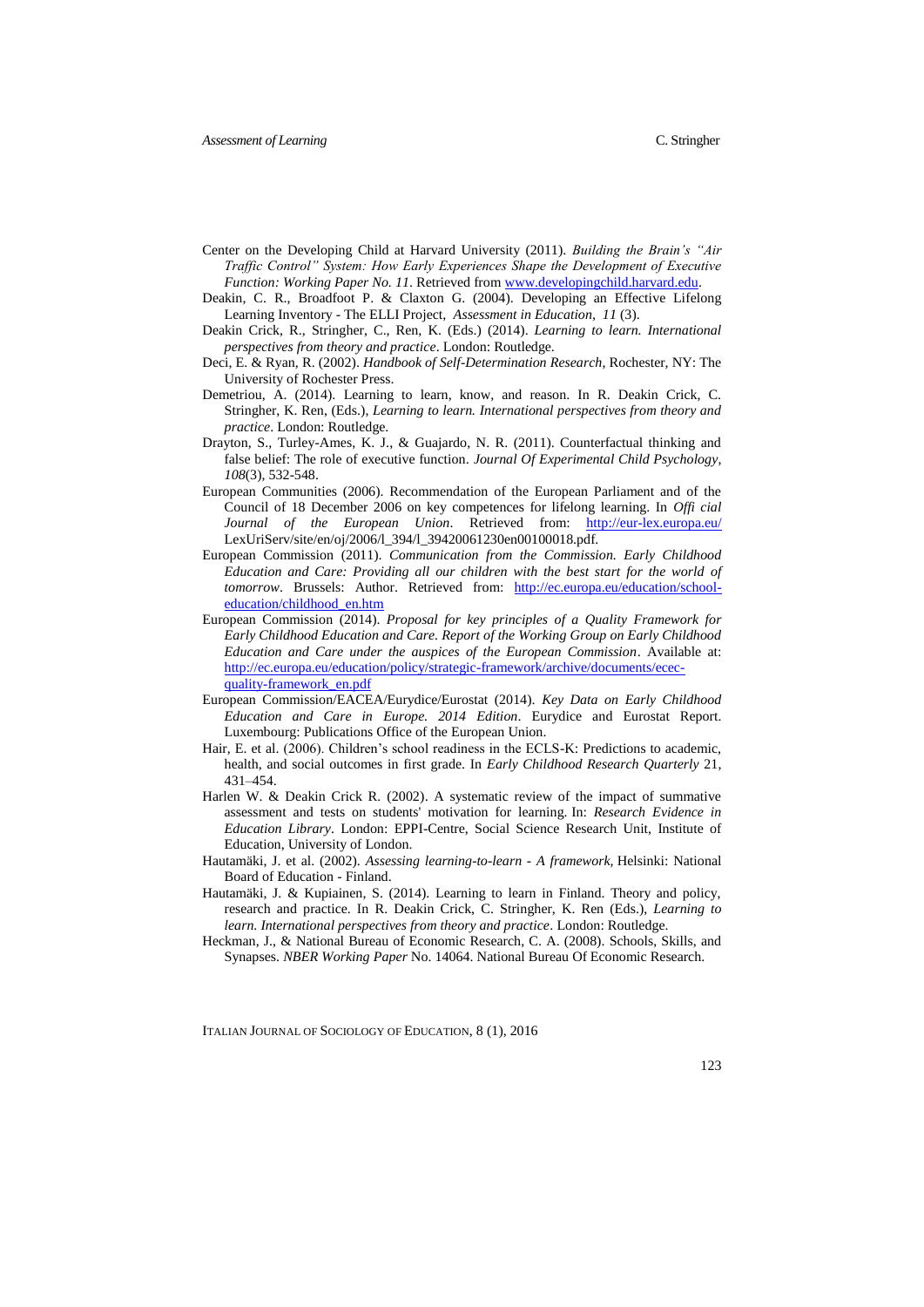- Heckman, J. (Ed.) (2013). *Giving Kids a Fair Chance: A Strategy That Works*. Cambridge: MIT Press.
- Henning, A., Spinath, F. M., & Aschersleben, G. (2011). The Link between Preschoolers' Executive Function and Theory of Mind and the Role of Epistemic States. *Journal Of Experimental Child Psychology*, *108*(3), 513-531.
- Hoskins, B., & Fredriksson, U. (2008) *Learning to learn: What is it and can it be measured?* Luxembourg: European Communities.
- Huizinga, M., & van der Molen, M. W. (2011). Task switching and shifting between stopping and going: Developmental change in between-trial control adjustments. *Journal Of Experimental Child Psychology*, *108*(3), 484-503.
- INVALSI (2012). *La rilevazione degli apprendimenti nelle classi II e V primaria, nelle classi I e III (Prova nazionale) della scuola secondaria di primo grado e nella II classe della scuola secondaria di secondo grado*. Frascati, Autore.
- INVALSI (2013). *La rilevazione degli apprendimenti nelle classi II e V primaria, nelle classi I e III (Prova nazionale) della scuola secondaria di primo grado e nella II classe della scuola secondaria di secondo grado*. Frascati, Autore.
- IOM (Institute of Medicine) and NRC (National Research Council) (2012). *From Neurons to Neighborhoods: An Update: Workshop Summary.* Washington, DC: The National Academies Press.
- Janus, M. et al. (2007). *The early development instrument: A population-based measure for communities. A handbook on development, properties, and use.* Hamilton, ON: Offord Centre for Child Studies. Retrieved from http://www.offordcentre.com/readiness/pubs/2007\_12\_FINAL.EDI.HANDBOOK.pdf
- Kagan, S., National Education Goals Panel, W. C., et al. (1995). *Reconsidering Children's Early Development and Learning: Toward Common Views and Vocabulary*. 95-03.
- Kroesbergen et al. (2009). Individual Differences in Early Numeracy: The Role of Executive Functions and Subitizing. *Journal of Psychoeducational Assessment,* 27, 226-236.
- Kupiainen S., Hautamäki J. & Rantanen P. (2008) *Eu Pre-Pilot On Learning to learn - Report on the compiled data.* Retrieved from: [http://ec.europa.eu/education/lifelong](http://ec.europa.eu/education/lifelong-learning%20policy%20/%20doc%20/%20pilot_survey%20/%20report_en.pdf)[learning policy / doc / pilot\\_survey / report\\_en.pdf](http://ec.europa.eu/education/lifelong-learning%20policy%20/%20doc%20/%20pilot_survey%20/%20report_en.pdf)
- Linder, S. M., Ramey, M. D., & Zambak, S. (2013). Predictors of School Readiness in Literacy and Mathematics: A Selective Review of the Literature. *Early Childhood Research & Practice*, *15*(1).
- MacLeod, C. M. (1991). Half a century of research on the Stroop Effect: An integrative review. *Psychological Bulletin*, Vol 109(2), 163-203.
- McAuley, T., & White, D. A. (2011). A Latent Variables Examination of Processing Speed, Response Inhibition, and Working Memory during Typical Development. *Journal Of Experimental Child Psychology*, *108*(3), 453-468.
- McClelland, M. M., Cameron, C., Bowles, R., & Geldhof, G. (2014). *Developing a measure of self-regulation for at-risk children*. Personal communication of the first author.
- McDermott, P. A., Leigh, N. M., & Perry, M. A. (2002). Development and validation of the preschool learning behaviors scale. *Psychology in the Schools*, 39(4), 353–365.
- Miller, S. E., & Marcovitch, S. (2011). Toddlers Benefit from Labeling on an Executive Function Search Task. *Journal Of Experimental Child Psychology*, *108*(3), 580-592.
- MIUR (2012). *Indicazioni Nazionali per il Curricolo della scuola dell'infanzia e del primo ciclo di istruzione.* Roma: Autore.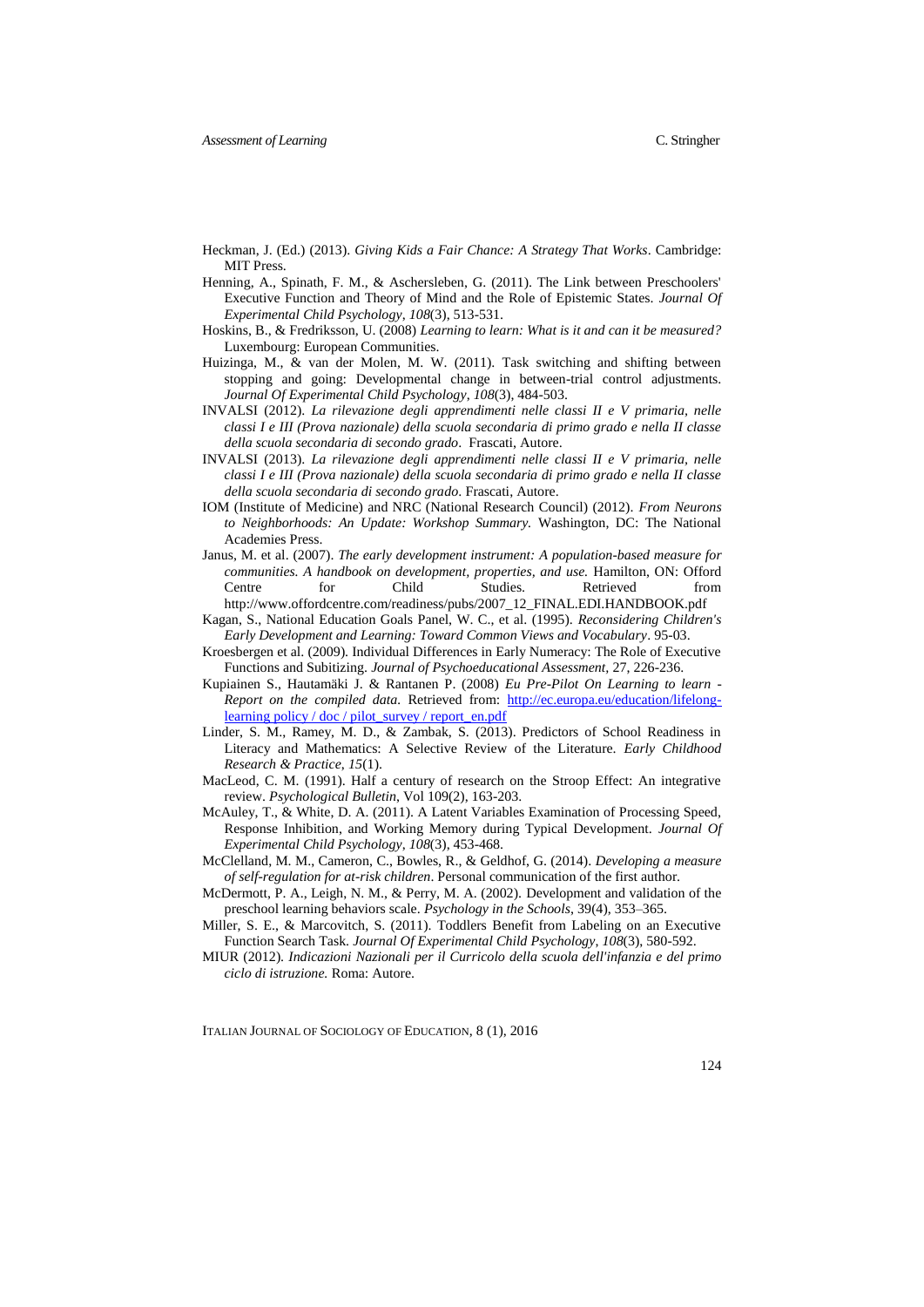Montessori M. (1999). *La scoperta del bambino*. Milano: Garzanti.

- Montessori M. (2000). *L'Autoeducazione*, Milano: Garzanti.
- Moreno, A., & Martín, E. (2007) 'The development of Learning to learn in Spain', *The Curriculum Journal*, 18(2), 175-193.
- Natriello, G. (1996). Evaluation processes and student disengagement from high school. *Research in Sociology of Education and Socialization*, 11, 147-172.
- OECD (2015). *Skills for Social Progress*. Paris: OECD Publishing.
- Poulin-Doboise, D. et al (2011). The effects of bilingualism on toddlers' executive functioning. *Journal Of Experimental Child Psychology*, *108*(3).
- Qu, L. (2011). Two is Better than One, but Mine is Better than Ours: Preschoolers' Executive Function during Co-Play. *Journal Of Experimental Child Psychology*, *108*(3), 549-566.
- Rao, N. et al. (2014). Learning to learn in early childhood: Home and Preschool Influences in Chinese Learners. In Deakin Crick, R., Stringher, C., Ren, K. (eds) *Learning to learn. International perspectives from theory and practice*. London: Routledge.
- Reck, S & Hund, A. (2011). Sustained attention and age predict inhibitory control during early childhood. *Journal Of Experimental Child Psychology*, *108*(3), 504–512.
- Ren, K. (2014). Learning to learn from a confucian perspective: Insight from China. In R. Deakin Crick, C. Stringher, K. Ren, (Eds.), *Learning to learn. International perspectives from theory and practice*. London: Routledge.
- Saracho, O. N. (2014). Theory of Mind: Children's Understanding of Mental States. *Early Child Development And Care*, 184(6), 949-961.
- Shonkoff, J. P. & Philips, D. A. (Eds.) (2000). *From neurons to neighbors. The Science of Early Childhood Development*. National Research Council and Institute of Medicine. Committee on Integrating the Science of Early Childhood Development. Board on Children, Youth, and Families, Commission on Behavioral and Social Sciences and Education. Washington, D.C.: National Academy Press.
- Stipek, D. (2012). What We Have Learned About Learning. In IOM & NRC, *From Neurons to Neighborhoods: An Update: Workshop Summary.* Washington, DC: The National Academies Press.
- Stringher, C. (2014). What is learning to learn? A learning to learn process and output model. In R. Deakin Crick, C. Stringher, K. Ren (Eds.), *Learning to learn. International perspectives from theory and practice*. London: Routledge.
- UNESCO (2013a). *Toward Universal Learning: What Every Child Should Learn. Report No. 1 of 3*. No place: UNESCO Institute for Statistics and the Center for Universal Education at the Brookings Institution.
- UNESCO (2013b). *Toward Universal Learning: What Every Child Should Learn. Report No. 2 of 3.* No place: UNESCO Institute for Statistics and the Center for Universal Education at the Brookings Institution.
- UNESCO (2014). *Toward Universal Learning: What Every Child Should Learn. Report No. 3 of 3.* No place: UNESCO Institute for Statistics and the Center for Universal Education at the Brookings Institution.
- Wells, G. & Claxton, G. (2002). Introduction: Sociocultural perspectives on the future of education. In Idd. (Eds.). *Learning for life in the 21st century*. Oxford, UK: Blackwell Publishers.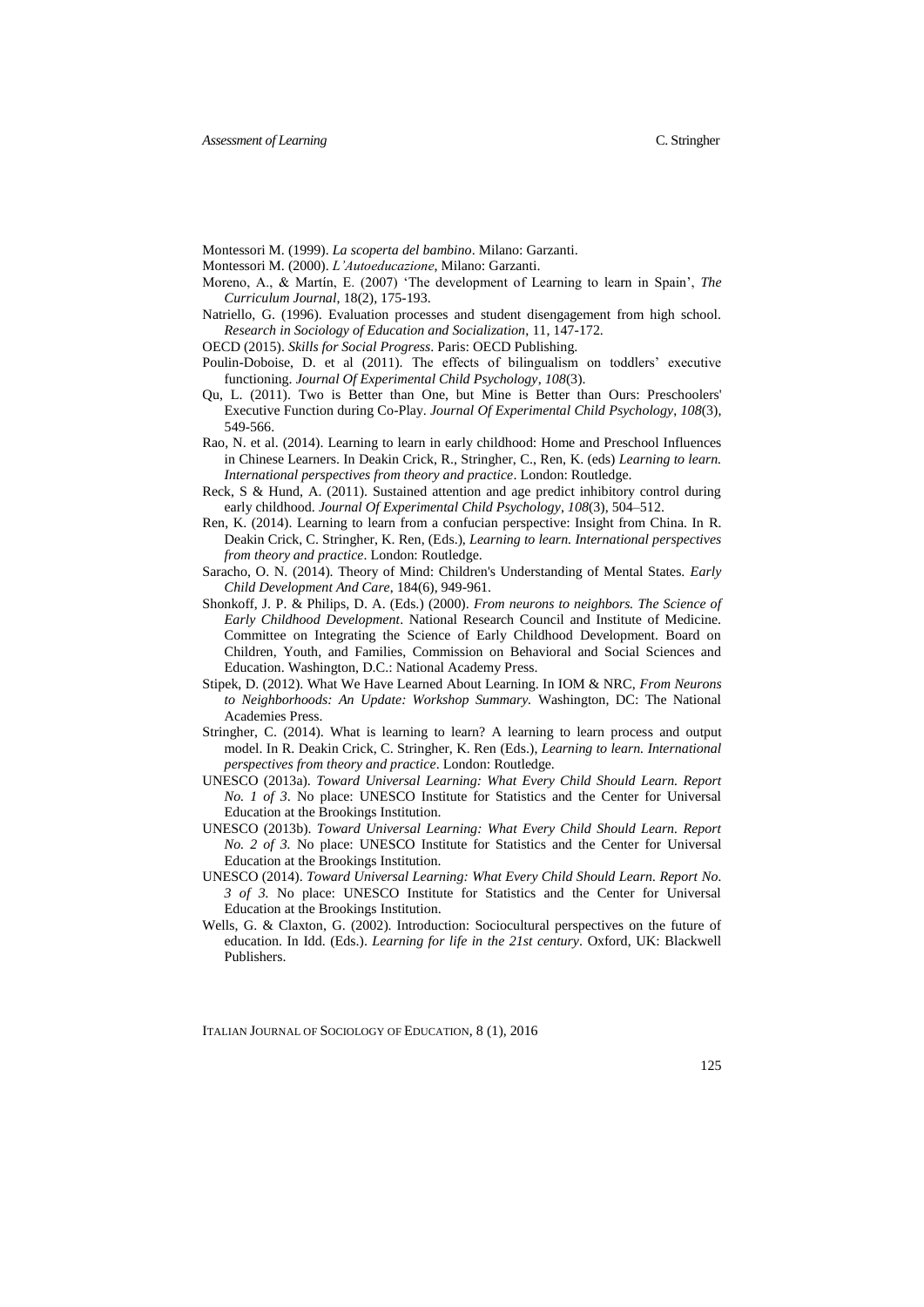- Welsh, M. C., & Peterson, E. (2014). Issues in the conceptualization and assessment of hot executive functions in childhood. *Journal of the International Neuropsychological Society*, 20, 1-5, doi:10.1017/S1355617713001379
- Whitebread, D. et al. (2009). The Development of Two Observational Tools for Assessing Metacognition and Self-Regulated Learning in Young Children. *Metacognition And Learning*, *4*(1), 63-85.
- Wiebe, S. et al (2011). The structure of executive function in 3-year-olds. *Journal Of Experimental Child Psychology*, *108*(3), 436–452.
- World Bank (2011), *Learning for All. Investing in People's Knowledge and Skills to Promote Development*, Washington DC: Author.
- Zanetti, M. A. & Cavioni, V. (Eds.) (2014). SR 4-5. *School readiness. Prove per l'individuazione delle abilità di base nel passaggio dalla scuola dell'infanzia alla scuola primaria*. Trento: Edizioni Centro Studi Erickson.
- Zelazo, P. D., Muller, U., Frye, D., & Marcovitch, S. (2003). The development of executive function in early childhood. *Monographs of the Society for Research in Child Development*, 68(3), Serial No. 274.
- Zelazo, P. D., & Carlson, S. M. (2012). Hot and Cool Executive Function in Childhood and Adolescence: Development and Plasticity. *Child Development Perspectives*, *6*(4), 354- 360.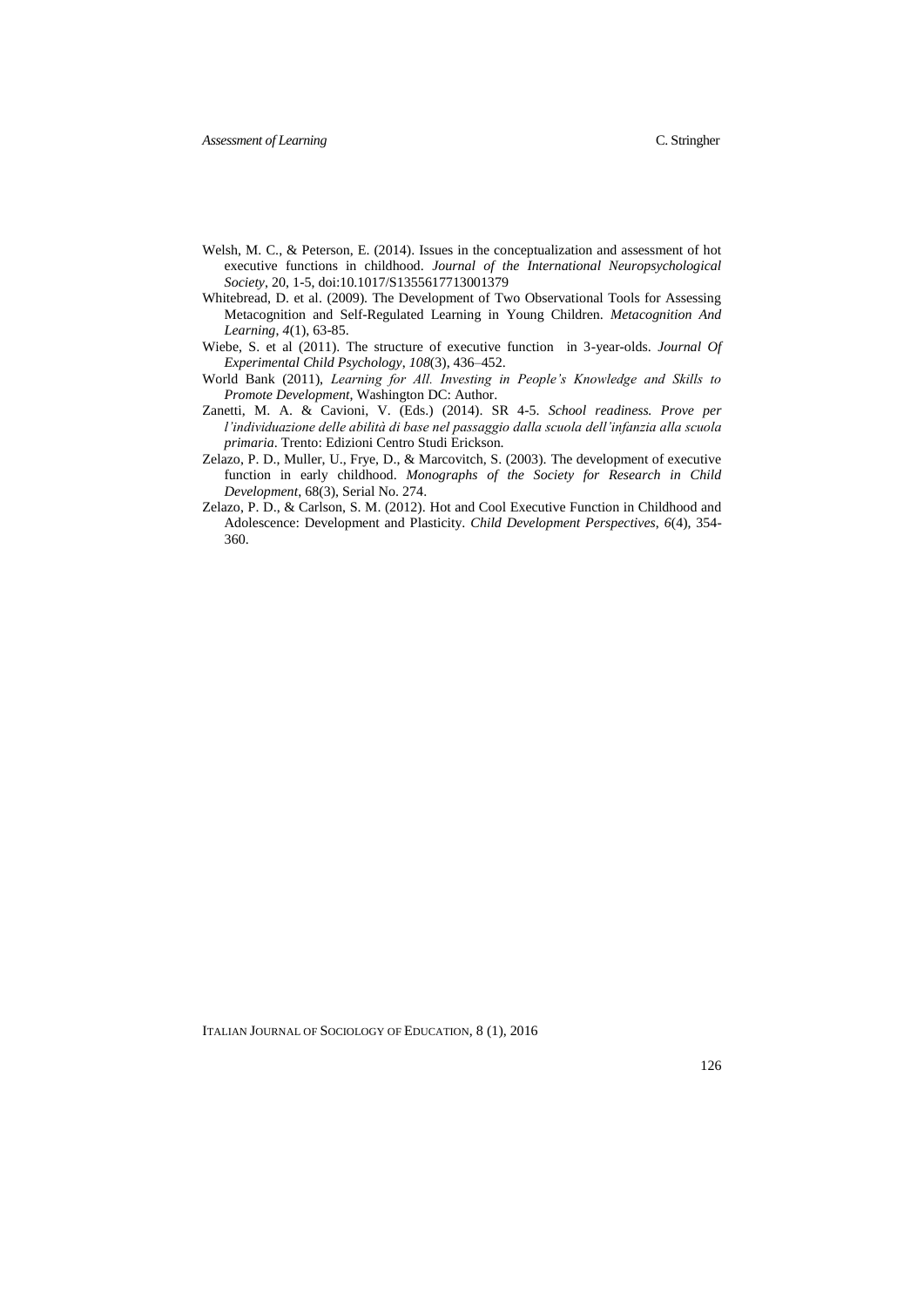#### *Appendix 1. Approaches to Learning Assessment Scale (ALAS)*

#### Items:

- 1. Tries to perform new tasks even though he/she knows that might make mistakes
- 2. Perseveres in an activity until it is finished<br>3. Is proud when he/she can finish a task
- 3. Is proud when he/she can finish a task<br>4. Is motivated if encouraged to carry ou
- Is motivated if encouraged to carry out an activity
- 5. Knows how to finish a task independently
- 6. Experiments new games with enthusiasm<br>7. Is able to concentrate on what needs to be
- Is able to concentrate on what needs to be done
- 8. Shows interest and asks questions about the objects observed in the environment
- 9. Recognizes and corrects own mistakes under the supervision of an adult
- 10. Researches the causes and effects of events related to his personal life
- 11. Experiments new games or toys with enthusiasm, also by trial and error
- 12. Begins to manifest self confidence as a person with growing abilities
- 13. Follows classroom rules and routines<br>14. I Uses the materials at own disposal res
- 14. Uses the materials at own disposal respectfully and clearly oriented to a purpose 15. Shows curiosity and desire to learn
- 15. Shows curiosity and desire to learn<br>16. Chooses freely whether to focus on
- 16. Chooses freely whether to focus on a new task or engage in activities already known
- 17. Uses tools for investigation and research (eg .: a microscope, a lens, a series of boxes/bins of

different sizes ...)

- 18. Compares objects or phenomena observed at two different times
- 19. Actively seeks answers to questions through exploration
- 20. Expresses surprise and asks questions about the world and nature 21. Is able to easily memorize more than 3 different words and repeat
- Is able to easily memorize more than 3 different words and repeat them in the same order
- 22. Listens carefully to the explanations in classroom
- 23. Repeats an activity until is able to master it alone 24 Checks own work alone (eg. : if a task is comp
- Checks own work alone (eg .: if a task is completed, if a task has been performed well, auto-

correction of the error, etc.)

- 25. Uses the error as a source of knowledge and improvement
- 26. Is flexible and succeeds in switching from one task based on a rule to a similar task, but with different rule (eg .: classification of objects first by color and then by shape)
- 27. Is flexible and able to see the same problem from two different perspectives / angles / points of view
- 28. It is able to delay gratification after a well done action/task 29. Is able to defer the satisfaction of a need (eg. : eat a cake the
- Is able to defer the satisfaction of a need (eg  $\therefore$  eat a cake that is at hand)
- 30. Is able to plan a series of steps to reach the solution of a problem or the desired result
- 31. Shows a sense of self-discipline in the classroom
- 32. Makes assumptions about how own mind operates<br>33. Shows commitment to enhance own learning
- Shows commitment to enhance own learning

Scale:

- $1 = Not$  vet competent = the child has not yet shown a certain behavior
- 2 = Developing competence the child occasionally showed a certain behavior
- 3 = Developed competence the child always or often shows a certain behavior
- $0 = I$  do not know, I have not observed if the child shows a certain behavior.